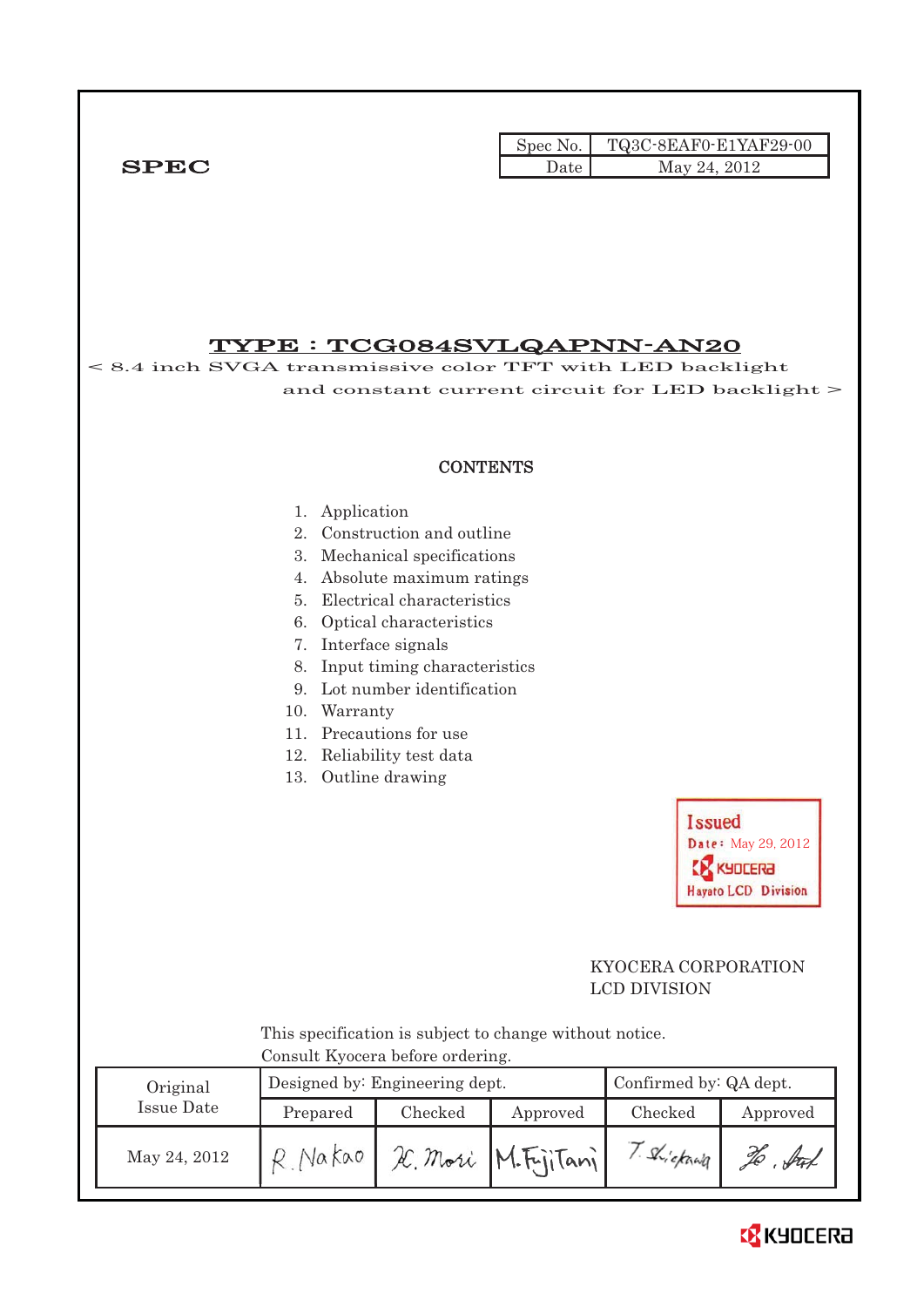## Warning

- 1. This Kyocera LCD module has been specifically designed for use only in electronic devices and industrial machines in the area of audio control, office automation, industrial control, home appliances, etc. The module should not be used in applications where the highest level of safety and reliability are required and module failure or malfunction of such module results in physical harm or loss of life, as well as enormous damage or loss. Such fields of applications include, without limitation, medical, aerospace, communications infrastructure, atomic energy control. Kyocera expressly disclaims any and all liability resulting in any way to the use of the module in such applications.
- 2. Customer agrees to indemnify, defend and hold Kyocera harmless from and against any and all actions, claims, damages, liabilities, awards, costs, and expenses, including legal expenses, resulting from or arising out of Customer's use, or sale for use, or Kyocera modules in applications.

## Caution

1. Kyocera shall have the right, which Customer hereby acknowledges, to immediately scrap or destroy tooling for Kyocera modules for which no Purchase Orders have been received from the Customer in a two-year period.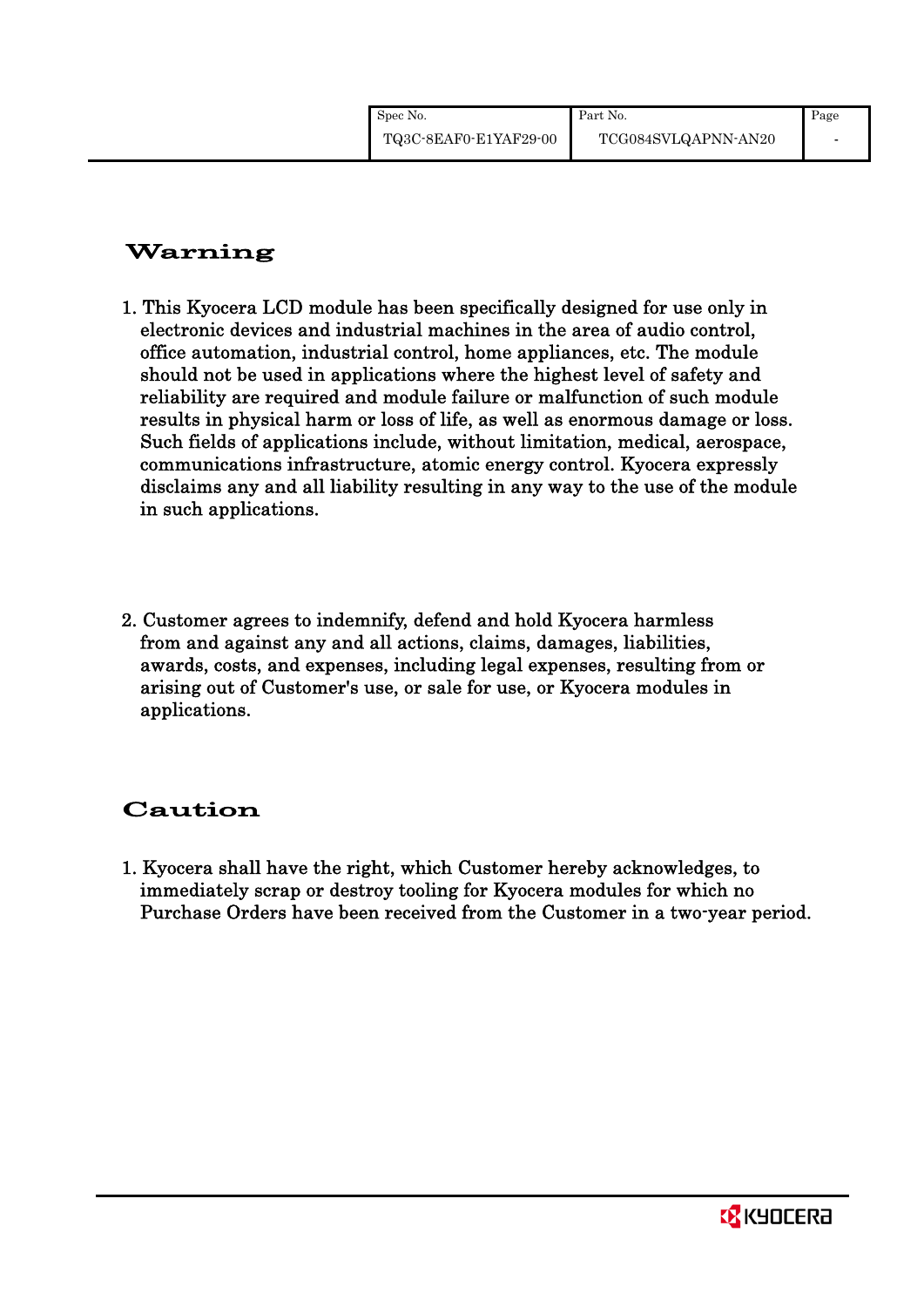| <b>B</b> KYOCERA |  |  |  |  |
|------------------|--|--|--|--|
|------------------|--|--|--|--|

|                  |      |          |  | TQ3C-8EAF0-E1YAF29-00           |                           |                                      | $\operatorname{TCG084SVLQAPNN\text{-}AN20}$ |                        |
|------------------|------|----------|--|---------------------------------|---------------------------|--------------------------------------|---------------------------------------------|------------------------|
| Revision record  |      |          |  |                                 |                           |                                      |                                             |                        |
|                  | Date |          |  | Designed by : Engineering dept. |                           |                                      | Confirmed by $:QA$ dept.                    |                        |
|                  |      | Prepared |  |                                 | $\rm Checked$<br>Approved |                                      | ${\it Checked}$                             | ${\Large\bf Approved}$ |
|                  |      |          |  |                                 |                           |                                      |                                             |                        |
| ${\rm Rev. No.}$ | Date |          |  |                                 |                           | $\label{eq:2} \textbf{Descriptions}$ |                                             |                        |
|                  |      | Page     |  |                                 |                           |                                      |                                             |                        |
|                  |      |          |  |                                 |                           |                                      |                                             |                        |
|                  |      |          |  |                                 |                           |                                      |                                             |                        |
|                  |      |          |  |                                 |                           |                                      |                                             |                        |
|                  |      |          |  |                                 |                           |                                      |                                             |                        |
|                  |      |          |  |                                 |                           |                                      |                                             |                        |
|                  |      |          |  |                                 |                           |                                      |                                             |                        |
|                  |      |          |  |                                 |                           |                                      |                                             |                        |
|                  |      |          |  |                                 |                           |                                      |                                             |                        |
|                  |      |          |  |                                 |                           |                                      |                                             |                        |
|                  |      |          |  |                                 |                           |                                      |                                             |                        |
|                  |      |          |  |                                 |                           |                                      |                                             |                        |
|                  |      |          |  |                                 |                           |                                      |                                             |                        |
|                  |      |          |  |                                 |                           |                                      |                                             |                        |
|                  |      |          |  |                                 |                           |                                      |                                             |                        |
|                  |      |          |  |                                 |                           |                                      |                                             |                        |
|                  |      |          |  |                                 |                           |                                      |                                             |                        |
|                  |      |          |  |                                 |                           |                                      |                                             |                        |
|                  |      |          |  |                                 |                           |                                      |                                             |                        |
|                  |      |          |  |                                 |                           |                                      |                                             |                        |
|                  |      |          |  |                                 |                           |                                      |                                             |                        |
|                  |      |          |  |                                 |                           |                                      |                                             |                        |
|                  |      |          |  |                                 |                           |                                      |                                             |                        |
|                  |      |          |  |                                 |                           |                                      |                                             |                        |
|                  |      |          |  |                                 |                           |                                      |                                             |                        |
|                  |      |          |  |                                 |                           |                                      |                                             |                        |
|                  |      |          |  |                                 |                           |                                      |                                             |                        |
|                  |      |          |  |                                 |                           |                                      |                                             |                        |
|                  |      |          |  |                                 |                           |                                      |                                             |                        |
|                  |      |          |  |                                 |                           |                                      |                                             |                        |
|                  |      |          |  |                                 |                           |                                      |                                             |                        |
|                  |      |          |  |                                 |                           |                                      |                                             |                        |
|                  |      |          |  |                                 |                           |                                      |                                             |                        |
|                  |      |          |  |                                 |                           |                                      |                                             |                        |

Spec No.

Part No.

-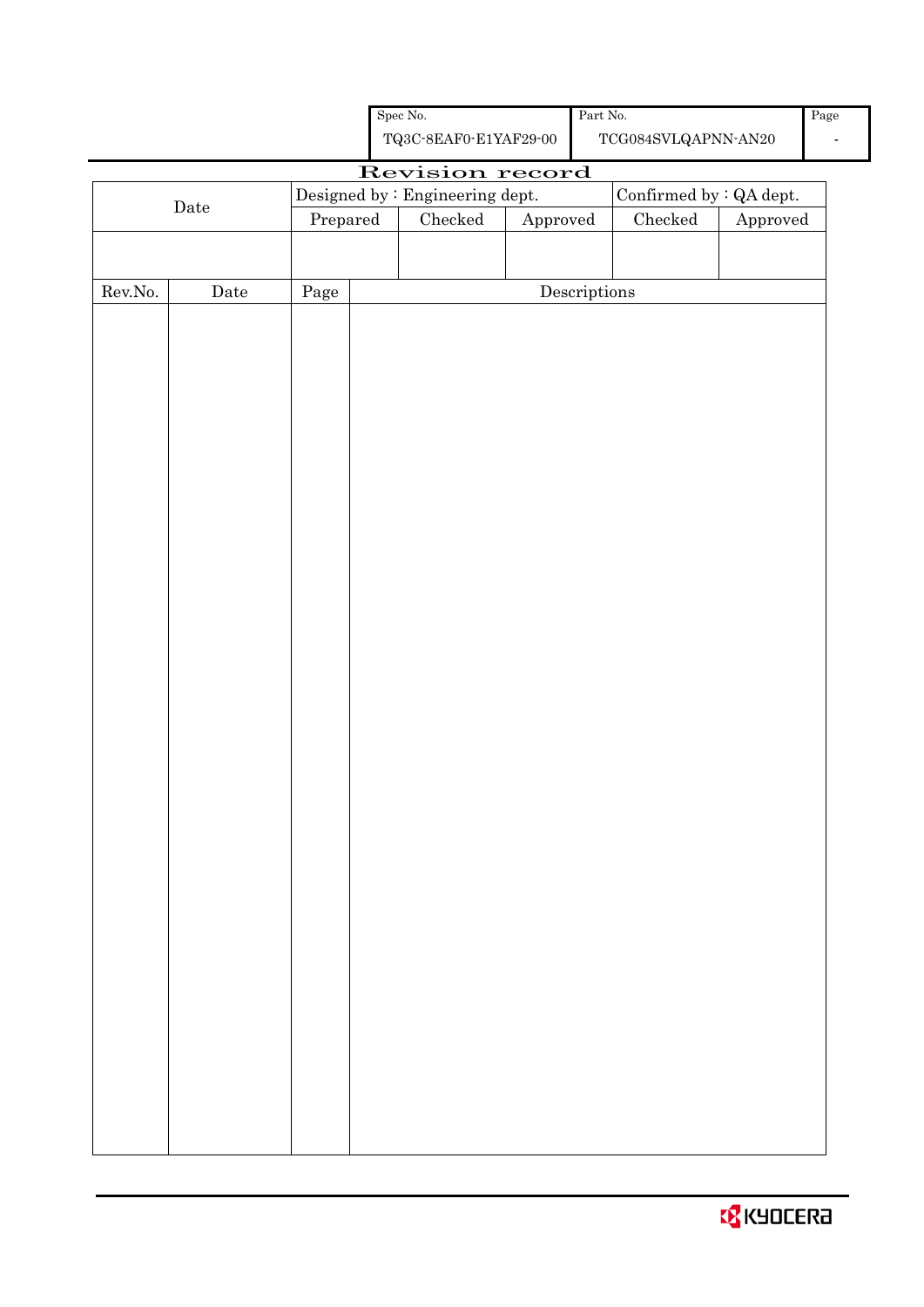### 1. Application

This document defines the specification of TCG084SVLQAPNN-AN20. (RoHS Compliant)

### 2. Construction and outline

| LCD.               | : Transmissive color dot matrix type TFT                |
|--------------------|---------------------------------------------------------|
| Backlight system   | : LED                                                   |
| Polarizer          | : Anti-Glare treatment                                  |
| Interface          | : LVDS                                                  |
| Additional circuit | : Timing controller, Power supply $(3.3V)$ input)       |
|                    | : Constant current circuit for LED Backlight(12V input) |

## 3. Mechanical specifications

| <b>Item</b>                        | Specification                                            | Unit |
|------------------------------------|----------------------------------------------------------|------|
| Outline dimensions<br><sup>1</sup> | $199.5(W)\times(147.4)(H)\times9(D)$                     | mm   |
| Active area                        | $170.4(W)\times 127.8(H)$<br>(21.3cm/8.4 inch(Diagonal)) | mm   |
| Dot format                         | $800 \times (R, G, B)(W) \times 600(H)$                  | dot  |
| Dot pitch                          | $0.071(W)\times0.213(H)$                                 | mm   |
| $\mathbf{2}$<br>Base color         | Normally Black                                           |      |
| Mass                               | 315                                                      | g    |

1) Projection not included. Please refer to outline for details.

2) Due to the characteristics of the LCD material, the color varies with environmental temperature.

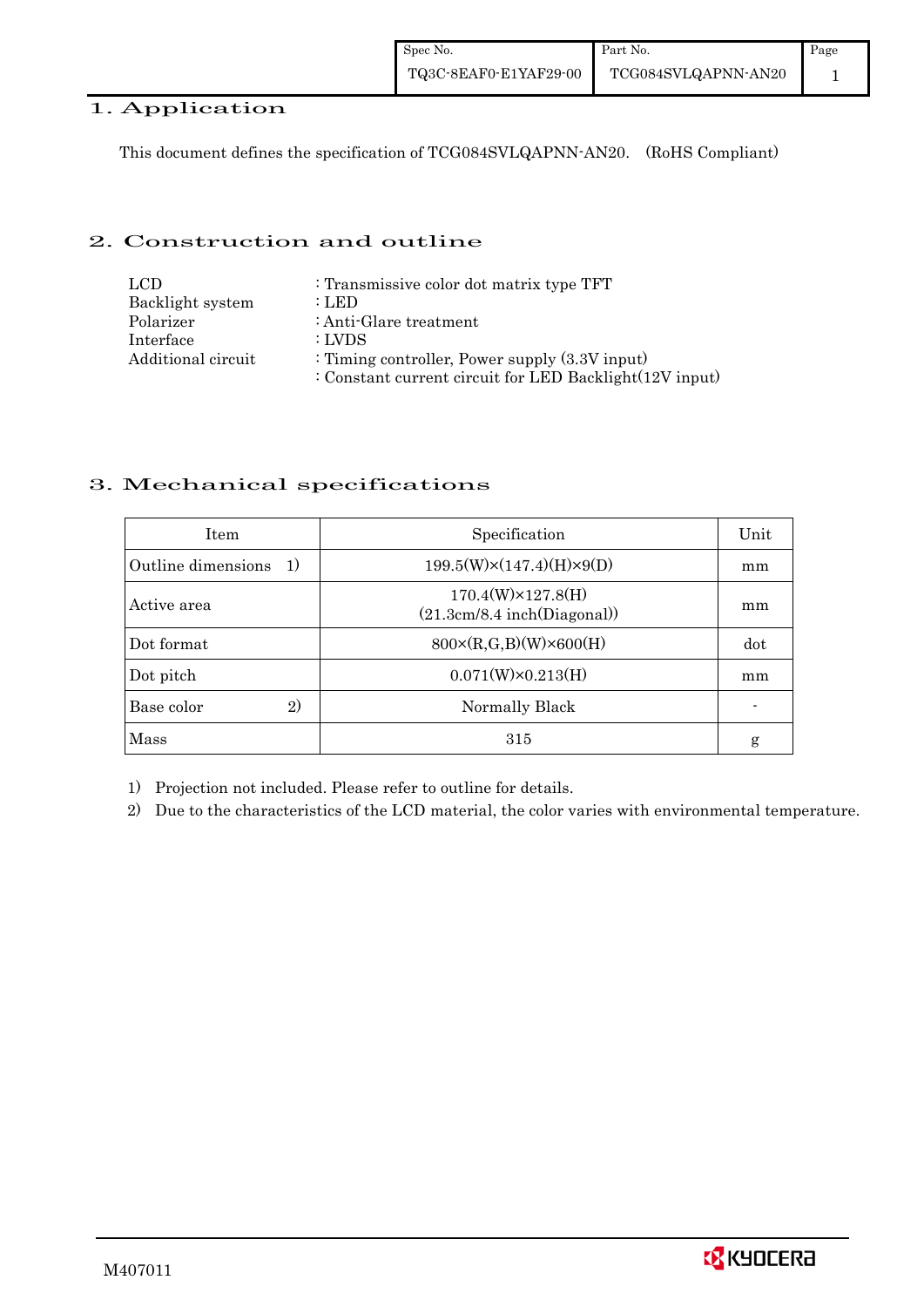### 4. Absolute maximum ratings

|                          | Item                 | Symbol                  | Min.   | Max.         | Unit |
|--------------------------|----------------------|-------------------------|--------|--------------|------|
| Supply voltage $(+3.3V)$ |                      | $\operatorname{V_{DD}}$ | $-0.3$ | 4.0          |      |
| Supply voltage(+12V)     |                      | $\rm V_{IN}$            | $-0.3$ | 14.0         |      |
| Input signal<br>voltage  | RxINi+, RxINi-<br>1) | $V_{I1}$                | $-0.3$ | 2.8          |      |
|                          | CK IN+, CK IN-       | $\rm V_{I2}$            | $-0.3$ | 2.8          |      |
|                          | <b>SELLVDS</b>       | $\rm V_{I3}$            | $-0.3$ | $V_{DD}+0.5$ |      |
|                          | <b>BLBRT, BLEN</b>   | $V_{I4}$                | $-0.3$ | $\rm V_{IN}$ |      |

#### 4-1. Electrical absolute maximum ratings

1)  $i=0,1,2,3$ 

2) V<sub>DD</sub> must be supplied correctly within the range described in 5-1.

4-2. Environmental absolute maximum ratings

| Item                  |    | Symbol                  | Min.  | Max. | Unit      |
|-----------------------|----|-------------------------|-------|------|-----------|
| Operating temperature | 1) | Top                     | $-20$ | 70   | $\circ$ C |
| Storage temperature   | 2) | T <sub>STO</sub>        | $-30$ | 80   | $\circ$ C |
| Operating humidity    | 3) | $H_{OP}$                | 10    | 4)   | %RH       |
| Storage humidity      | 3) | <b>H</b> <sub>STO</sub> | 10    | 4)   | %RH       |
| Vibration             |    |                         | 5)    | 5)   |           |
| Shock                 |    |                         | 6)    | 6)   |           |

- 1) Operating temperature means a temperature which operation shall be guaranteed. Since display performance is evaluated at 25°C, another temperature range should be confirmed.
- 2) Temp. =  $-30^{\circ}$ C 48h, Temp. =  $80^{\circ}$ C 168h Store LCD at normal temperature/humidity. Keep them free from vibration and shock. An LCD that is kept at a low or a high temperature for a long time can be defective due to other conditions, even if the low or high temperature satisfies the standard. (Please refer to "Precautions for Use" for details.)
- 3) Non-condensing
- 4) Temp. 40°C, 85%RH Max.
	- Temp. 40°C, Absolute humidity shall be less than 85%RH at 40°C.

5)

| Frequency       | 55 Hz<br>10       | Acceleration value            |
|-----------------|-------------------|-------------------------------|
| Vibration width | $0.15$ m m        | $(0.3 \quad 9 \text{ m/s}^2)$ |
| Interval        | $10 - 55 - 10$ Hz | minutes                       |

2 hours in each direction  $X$ ,  $Y$ ,  $Z$  (6 hours total) EIAJ ED-2531

6) Acceleration: 490 m/s2, Pulse width: 11 ms 3 times in each direction:  $\pm X$ ,  $\pm Y$ ,  $\pm Z$ EIAJ ED-2531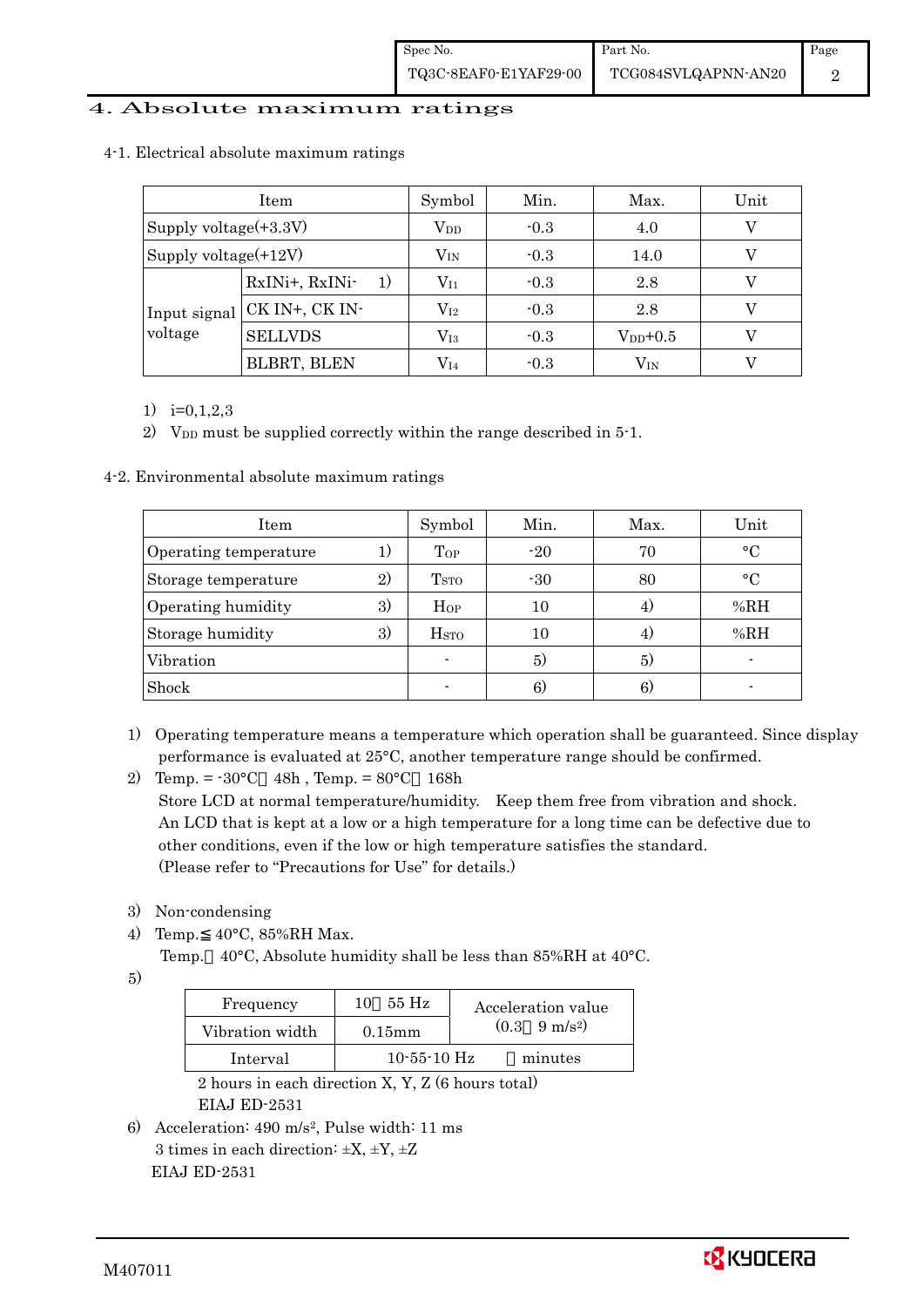## 5. Electrical characteristics

#### 5-1. LCD

|                                     |          |                 |                          |                          |                          | Temp. $= -20$            | $70^{\circ}$ C |
|-------------------------------------|----------|-----------------|--------------------------|--------------------------|--------------------------|--------------------------|----------------|
| Item                                |          | Symbol          | Condition                | Min.                     | Typ.                     | Max.                     | Unit           |
| Supply voltage                      | 1)       | $V_{DD}$        |                          | 3.0                      | 3.3                      | 3.6                      | V              |
| Current consumption                 |          | I <sub>DD</sub> | 2)                       | $\blacksquare$           | 270                      | 330                      | mA             |
| Permissive input ripple voltage     |          | $V_{RP}$        | $V_{DD}=3.3V$            | $\blacksquare$           | $\omega$                 | 100                      | $mVp-p$        |
|                                     |          | $V_{IL}$        | "Low" level              | $\mathbf{0}$             | $\overline{\phantom{a}}$ | 0.8                      | $\mathbf V$    |
| Input signal voltage                | 3)       | V <sub>IH</sub> | "High" level             | $2.0\,$                  | $\overline{\phantom{a}}$ | <b>V</b> <sub>DD</sub>   | V              |
|                                     |          | $I_{OL}$        | $V_{I3}=0V$              | $-10$                    | $\overline{\phantom{a}}$ | 10                       | $\mu A$        |
| Input reek current                  |          | $I_{OH}$        | $V_{I3} = 3.3V$          | $\blacksquare$           | $\overline{\phantom{a}}$ | 400                      | $\mu A$        |
| LVDS Input voltage                  | 4)       | $V_{L}$         |                          | $\mathbf{0}$             | $\overline{\phantom{a}}$ | 1.9                      | $\rm V$        |
| Differential input voltage          | 4)       | $V_{ID}$        | $\overline{a}$           | 250                      | 350                      | 450                      | mV             |
| Differential input                  |          | $V_{TL}$        | "Low" level              | $V_{CM}$ -100            | $\blacksquare$           | $\blacksquare$           | mV             |
| threshold voltage                   | $(4)$ 5) | V <sub>TH</sub> | "High" level             | $\overline{\phantom{a}}$ | $\overline{\phantom{a}}$ | $V_{CM}$ +100            | mV             |
| Terminator                          |          | $R_1$           |                          | $\overline{\phantom{a}}$ | 100                      |                          |                |
|                                     |          | t1              | $\overline{a}$           | 0.1                      | $\overline{a}$           | 10                       | ms             |
|                                     |          | t2              |                          | $\mathbf{0}$             | $\overline{\phantom{a}}$ | $\frac{1}{2}$            | ms             |
|                                     |          | t3              | $\overline{a}$           | $\mathbf{0}$             | $\overline{\phantom{a}}$ | $\overline{\phantom{a}}$ | ms             |
|                                     |          | t4              | $\overline{a}$           | $1.0\,$                  | $\overline{\phantom{a}}$ | $\overline{\phantom{a}}$ | $\mathbf{s}$   |
| V <sub>DD</sub> -turn-on conditions | 1) 6)    | t5              |                          | 200                      | $-$                      | $\blacksquare$           | ms             |
|                                     |          | t6              | $\overline{a}$           | 200                      | $\blacksquare$           | $\overline{\phantom{a}}$ | ms             |
|                                     |          | t7              | $\overline{a}$           | $\mathbf{0}$             | $\overline{\phantom{a}}$ | 10                       | S              |
|                                     |          | t8              | $\overline{\phantom{a}}$ | $\boldsymbol{0}$         | $\overline{\phantom{a}}$ | $\overline{\phantom{a}}$ | ms             |



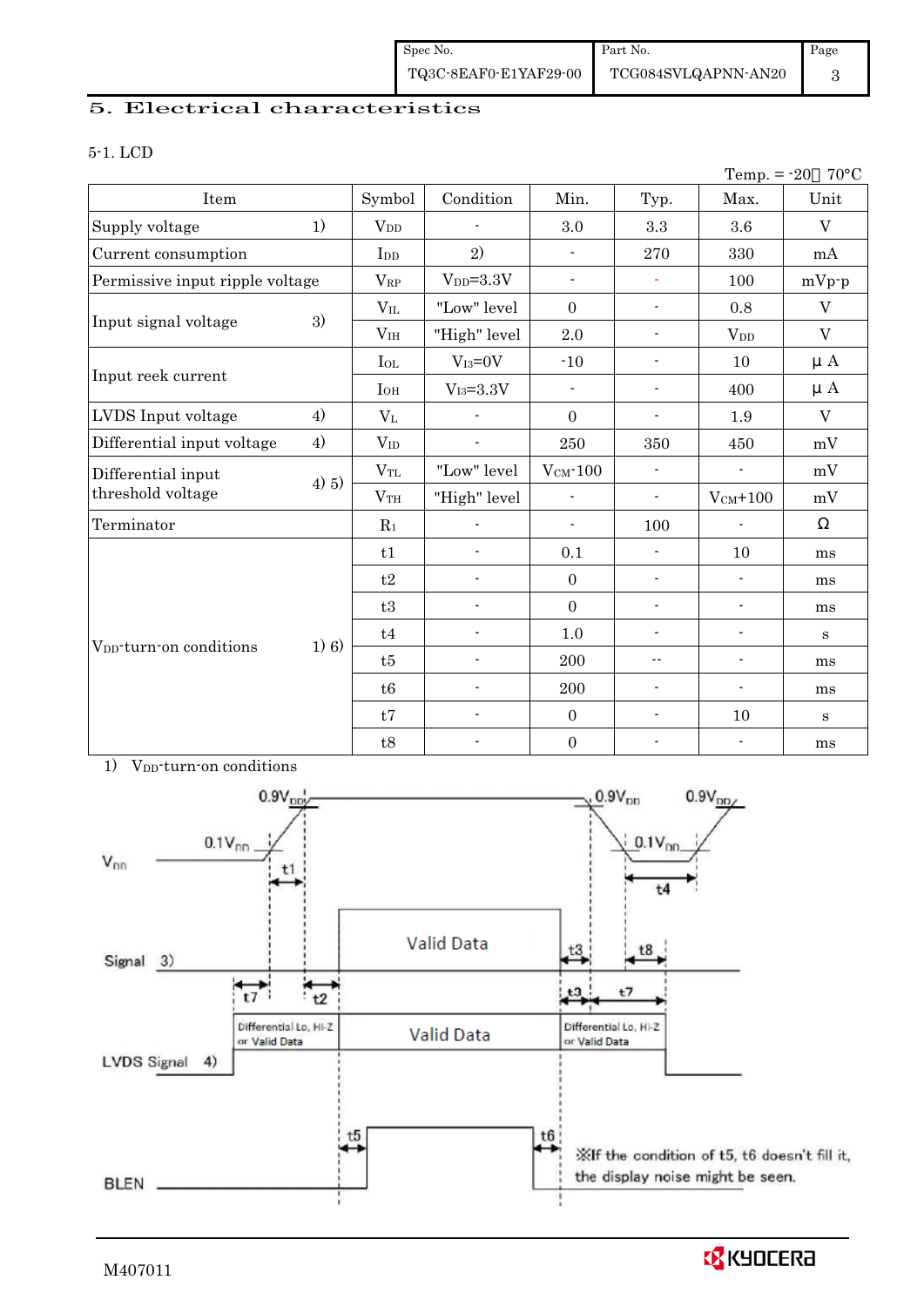2) Display pattern:

 $V_{DD} = 3.3V$ , Temp. =  $25^{\circ}$ C  $1 \quad 2 \quad 3 \quad 2398 \quad 2399 \quad 2400 \text{(dot)}$ 1 2 3 : : : 599 600 (dot)

- 3) Input signal : SELLVDS
- 4) Input signal : RxIN3+, RxIN3-, RxIN2+, RxIN2-, RxIN1+, RxIN1-, RxIN0+, RxIN0- CK IN+, CK IN-



- 5)  $V_{CM}$ : LVDS Common mode voltage (V $_{CM}$ =1.25V)
- 6) Please power on LVDS transmitter at the same time as VDD, or LVDS transmitter should be powered on first.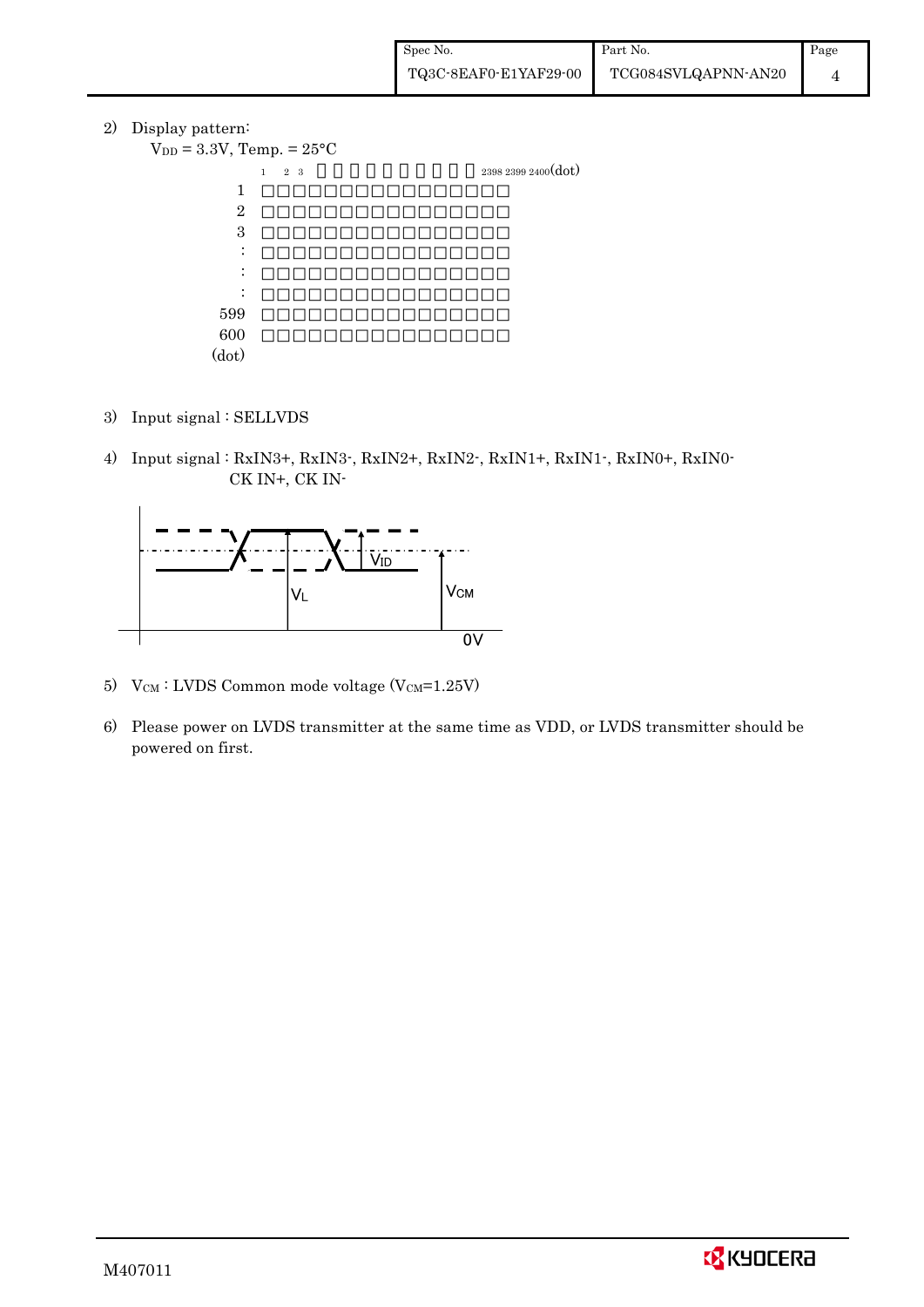### 5-2. Constant current circuit for LED Backlight

|                                  |                  |                               |                |                | Temp. $= -20$ | $70^{\circ}$ C |
|----------------------------------|------------------|-------------------------------|----------------|----------------|---------------|----------------|
| Item                             | Symbol           | Condition                     | Min.           | Typ.           | Max.          | Unit           |
| 1)<br>Supply voltage             | $V_{IN}$         |                               | 10.8           | 12.0           | 13.2          | V              |
| Current consumption              | $I_{IN}$         | 2)                            |                | 330            | 500           | mA             |
| Permissive input ripple voltage  | $V_{\rm RP\_BL}$ | $V_{IN} = 12.0V$              | $\blacksquare$ |                | 100           | $mVp-p$        |
|                                  | VIL_BLBRT        | "Low" level                   | $\theta$       |                | 0.8           | V              |
| BLBRT Input signal voltage       | VIH_BLBRT        | "High" level                  | 2.3            |                | $V_{IN}$      | $\overline{V}$ |
| BLBRT Input pull-down resistance | $R_{IN\_BLBRT}$  |                               | 100            | 300            | 500           | $\mathbf{k}$   |
|                                  | VIL_BLEN         | "Low" level                   | $\theta$       |                | 0.8           | $\mathbf V$    |
| <b>BLEN</b> Input signal voltage | VIH_BLEN         | "High" level                  | 2.3            |                | $V_{IN}$      | V              |
| BLEN Input pull-down resistance  | $R_{IN\_BLEN}$   |                               | 100            | 300            | 500           | $\mathbf{k}$   |
| 3)<br>Frequency                  | f <sub>PWM</sub> |                               | 200            |                | 10k           | Hz             |
|                                  |                  | $f_{\text{PWM}}=200\text{Hz}$ | $\mathbf{1}$   |                | 100           | $\%$           |
| 3)<br>M Duty ratio               | DPWM             | $f_{\text{PWM}}=2kHz$         | 10             | $\blacksquare$ | 100           | $\frac{0}{0}$  |
|                                  |                  | $f_{\text{PWM}} = 10kHz$      | 50             |                | 100           | $\%$           |
| (4), 5)<br>Operating life time   | T                | Temp.= $25^{\circ}$ C         |                | 70,000         |               | $\mathbf{h}$   |

1) V<sub>IN</sub>-turn-on conditions



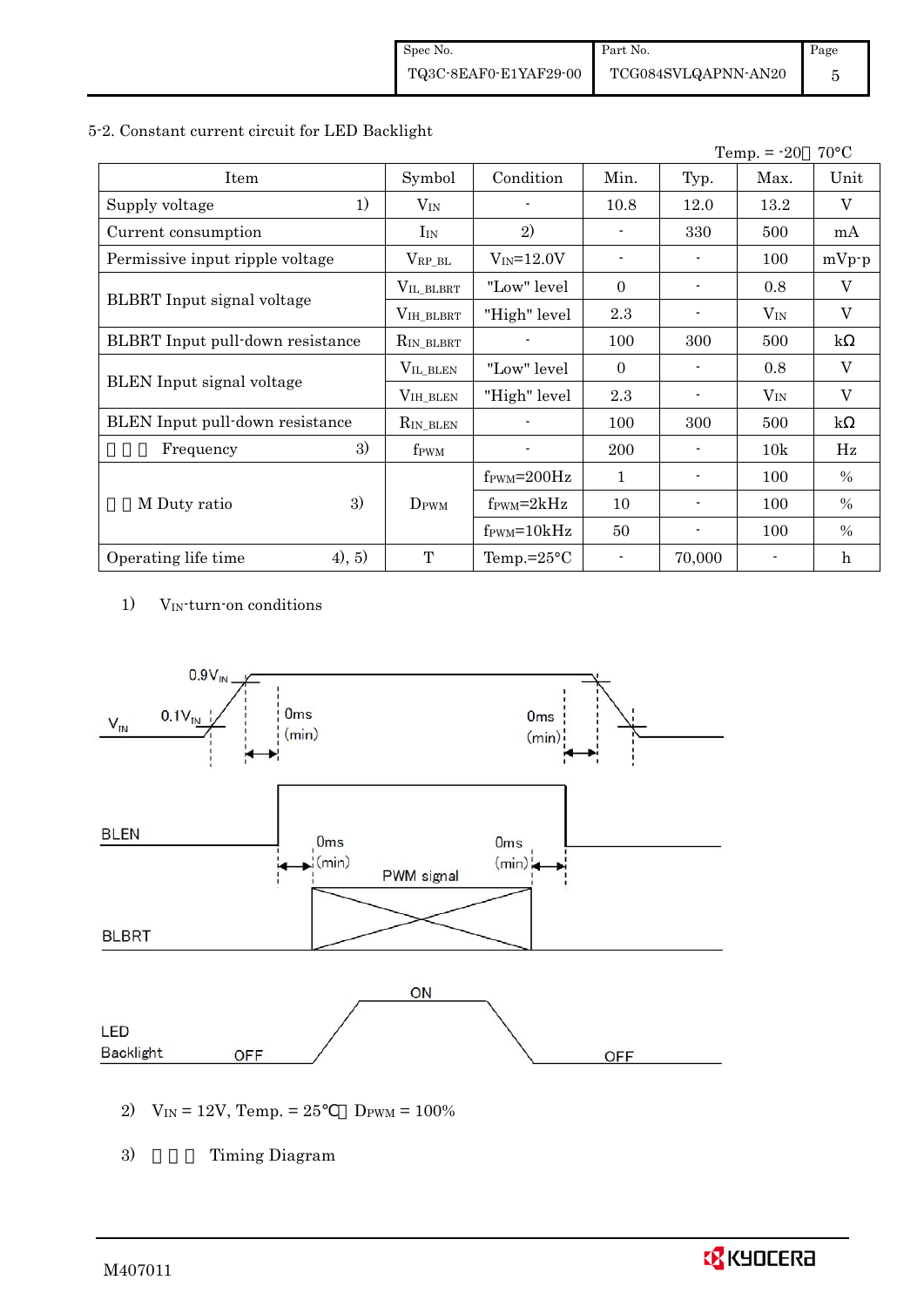

ton  $to$ FF  $50\mu$  s. In case of lower frequency, the deterioration of the display quality, flicker etc., may occur.

- 4) When brightness decrease 50% of minimum brightness. The average life of a LED will decrease when the LCD is operating at higher temperatures.
- 5) Life time is estimated data.(Condition : IF=60mA, Ta=25 in chamber).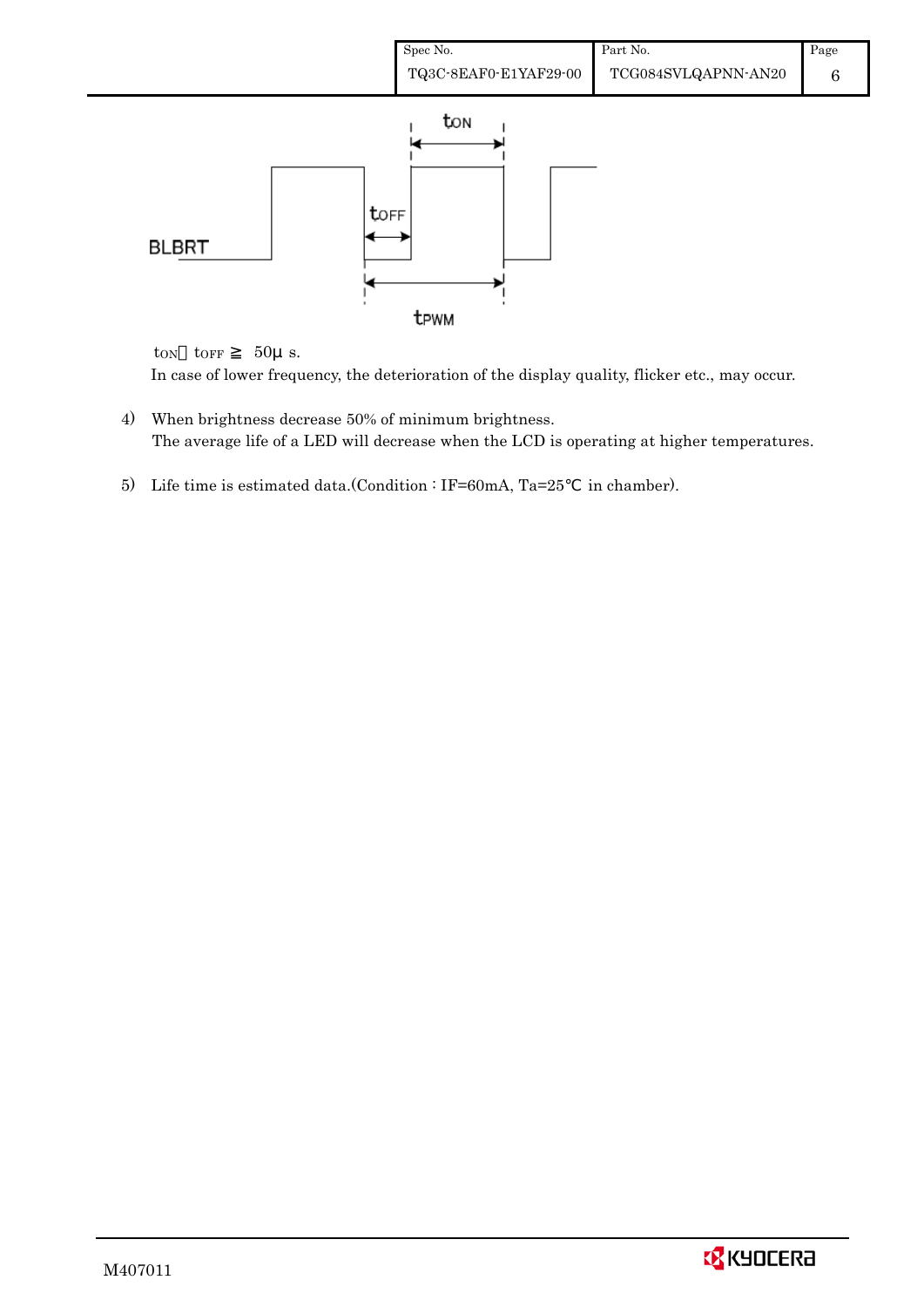Spec No. TQ3C-8EAF0-E1YAF29-00 Part No. TCG084SVLQAPNN-AN20 Page 7

## 6. Optical characteristics

Measuring spot =  $6.0$ mm, Temp. =  $25^{\circ}$ C

| Item                        |       | Symbol              | Condition           | Min.                     | Typ.  | Max.                     | Unit                       |  |
|-----------------------------|-------|---------------------|---------------------|--------------------------|-------|--------------------------|----------------------------|--|
|                             | Rise  | $\tau_r$            | $=0^{\circ}$<br>$=$ | $\overline{a}$           | 18    |                          | ms                         |  |
| Response time               | Down  | $\tau$ <sub>d</sub> | $=0^{\circ}$<br>$=$ | $\overline{\phantom{a}}$ | 12    |                          | ms                         |  |
|                             |       | <b>UPPER</b>        |                     |                          | 85    |                          |                            |  |
|                             |       | <b>LOWER</b>        | CR<br>10            |                          | 85    |                          | deg.                       |  |
| Viewing angle range         |       | <b>LEFT</b>         |                     | $\overline{\phantom{a}}$ | 85    | $\overline{\phantom{a}}$ |                            |  |
|                             |       | $\phi$ right        |                     | ÷,                       | 85    | $\overline{a}$           | deg.                       |  |
| Contrast ratio              |       | $\rm CR$            | $=0^{\circ}$<br>$=$ | 350                      | 500   |                          | $\overline{a}$             |  |
| <b>Brightness</b>           |       | L                   | IF=60mA/Line        | 280                      | 400   |                          | $\mathrm{cd}/\mathrm{m}^2$ |  |
|                             | Red   | $\mathbf X$         | $=0^{\circ}$<br>$=$ | 0.550                    | 0.600 | 0.650                    |                            |  |
|                             |       | У                   |                     | 0.300                    | 0.350 | 0.400                    |                            |  |
|                             |       | $\mathbf X$         | $=0^{\circ}$<br>$=$ | 0.285                    | 0.335 | 0.385                    |                            |  |
| Chromaticity<br>coordinates | Green | У                   |                     | 0.515                    | 0.565 | 0.615                    |                            |  |
|                             |       | $\mathbf X$         | $=0^{\circ}$<br>$=$ | 0.100                    | 0.150 | 0.200                    |                            |  |
|                             | Blue  | У                   |                     | 0.065                    | 0.115 | 0.165                    |                            |  |
|                             |       | $\mathbf X$         |                     | 0.260                    | 0.310 | 0.360                    |                            |  |
|                             | White | $\mathbf y$         | $=0^{\circ}$<br>$=$ | 0.275                    | 0.325 | 0.375                    |                            |  |

6-1. Definition of contrast ratio

CR(Contrast ratio) Brightness with all pixels "White"

Brightness with all pixels "Black"

6-2. Definition of response time

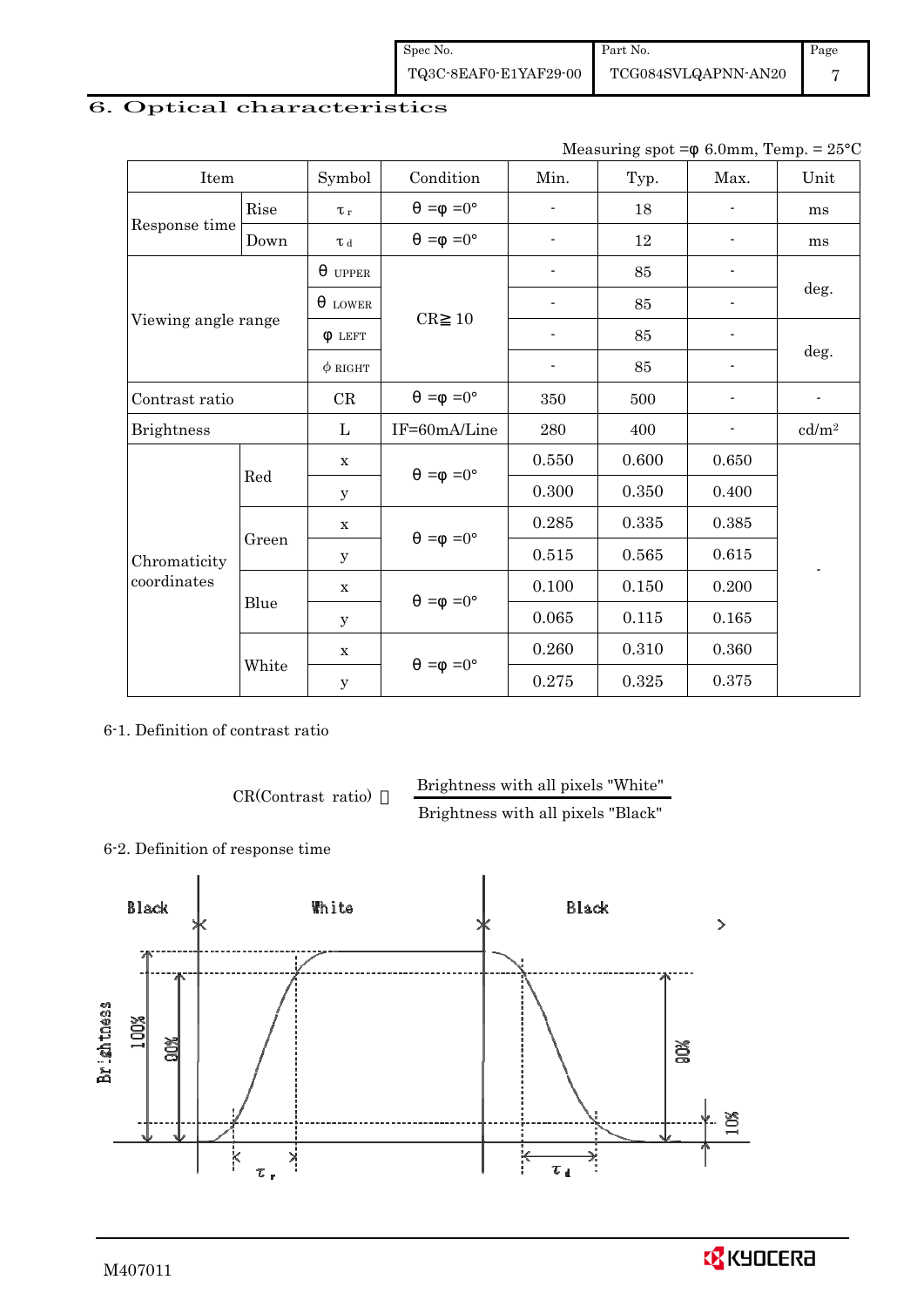| Spec No.              | Part No.            | Page |
|-----------------------|---------------------|------|
| TQ3C-8EAF0-E1YAF29-00 | TCG084SVLQAPNN-AN20 |      |



6-4. Brightness measuring points



- 1) Rating is defined as the white brightness at center of display screen(3).
- 2) 5 minutes after LED is turned on. (Ambient Temp.=25 )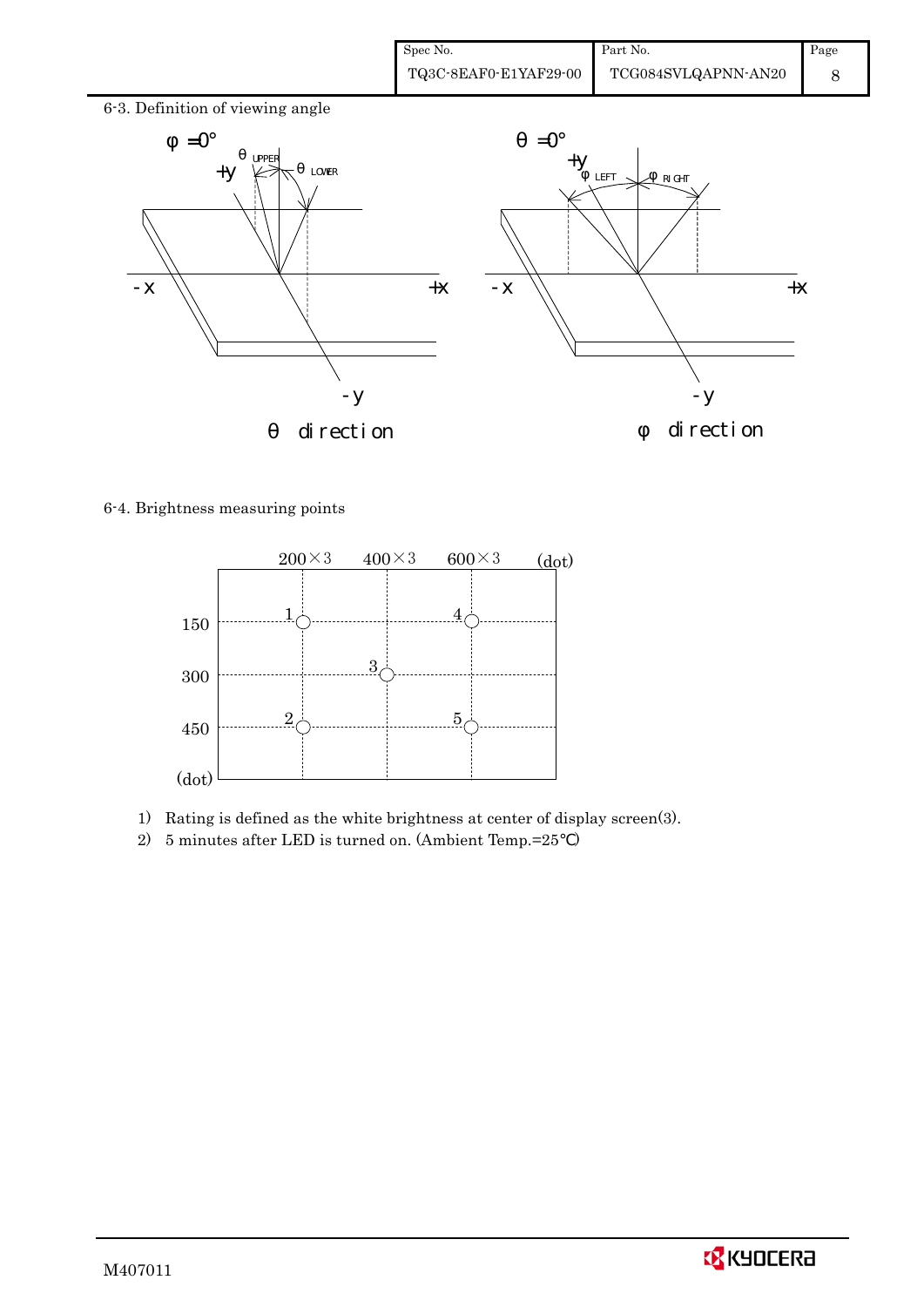## 7. Interface signals

### 7-1. Interface signals

| No.            | Symbol         | Description                           | Note         |
|----------------|----------------|---------------------------------------|--------------|
| $\mathbf{1}$   | <b>GND</b>     | <b>GND</b>                            |              |
| $\sqrt{2}$     | <b>SELLVDS</b> | Mode select signal(LVDS Data mapping) |              |
| 3              | <b>GND</b>     | <b>GND</b>                            |              |
| $\overline{4}$ | <b>GND</b>     | <b>GND</b>                            |              |
| $\overline{5}$ | RxIN3+         | LVDS receiver signal $CH3(+)$         | <b>LVDS</b>  |
| 6              | RxIN3-         | LVDS receiver signal $CH3()$          | <b>LVDS</b>  |
| $\overline{7}$ | <b>GND</b>     | <b>GND</b>                            |              |
| 8              | CK IN+         | LVDS receiver signal $CK(+)$          | <b>LVDS</b>  |
| 9              | CK IN-         | LVDS receiver signal $CK(\cdot)$      | <b>LVDS</b>  |
| 10             | <b>GND</b>     | <b>GND</b>                            |              |
| 11             | $RxIN2+$       | LVDS receiver signal $CH2(+)$         | ${\rm LVDS}$ |
| 12             | RxIN2-         | LVDS receiver signal $CH2(\cdot)$     | <b>LVDS</b>  |
| 13             | <b>GND</b>     | <b>GND</b>                            |              |
| 14             | $RxIN1+$       | LVDS receiver signal $CH1(+)$         | <b>LVDS</b>  |
| 15             | RxIN1-         | LVDS receiver signal $CH1(\cdot)$     | <b>LVDS</b>  |
| 16             | <b>GND</b>     | <b>GND</b>                            |              |
| 17             | $RxIN0+$       | LVDS receiver signal $CHO(+)$         | <b>LVDS</b>  |
| 18             | RxIN0-         | LVDS receiver signal $CHO(·)$         | <b>LVDS</b>  |
| 19             | <b>GND</b>     | <b>GND</b>                            |              |
| 20             | <b>GND</b>     | <b>GND</b>                            |              |
| 21             | $V_{DD}$       | +3.3V power supply                    |              |
| 22             | $V_{DD}$       | +3.3V power supply                    |              |
| 23             | <b>GND</b>     | <b>GND</b>                            |              |
| 24             | <b>BLBRT</b>   | PWM signal(Brightness adjustment)     |              |
| 25             | <b>BLEN</b>    | ON/OFF terminal voltage               |              |
| 26             | <b>GND</b>     | <b>GND</b>                            |              |
| 27             | $V_{IN}$       | $+12V$ power supply                   |              |
| 28             | $V_{IN}$       | $+12V$ power supply                   |              |
| 29             | <b>GND</b>     | <b>GND</b>                            |              |
| 30             | <b>GND</b>     | <b>GND</b>                            |              |

| FI-X30SSLA-HF   | (JAE) |
|-----------------|-------|
| FI-X30HL        | (JAE) |
| FI-X30HL-T      | (JAE) |
| FI-X30C2L-NPB   | (JAE) |
| FI-X30C2L-T-NPB | (JAE) |
|                 |       |

| LVDS receiver             | Embedded in ASIC                              |
|---------------------------|-----------------------------------------------|
| Matching LVDS transmitter | THC63LVDM83R(THine Electronics) or compatible |

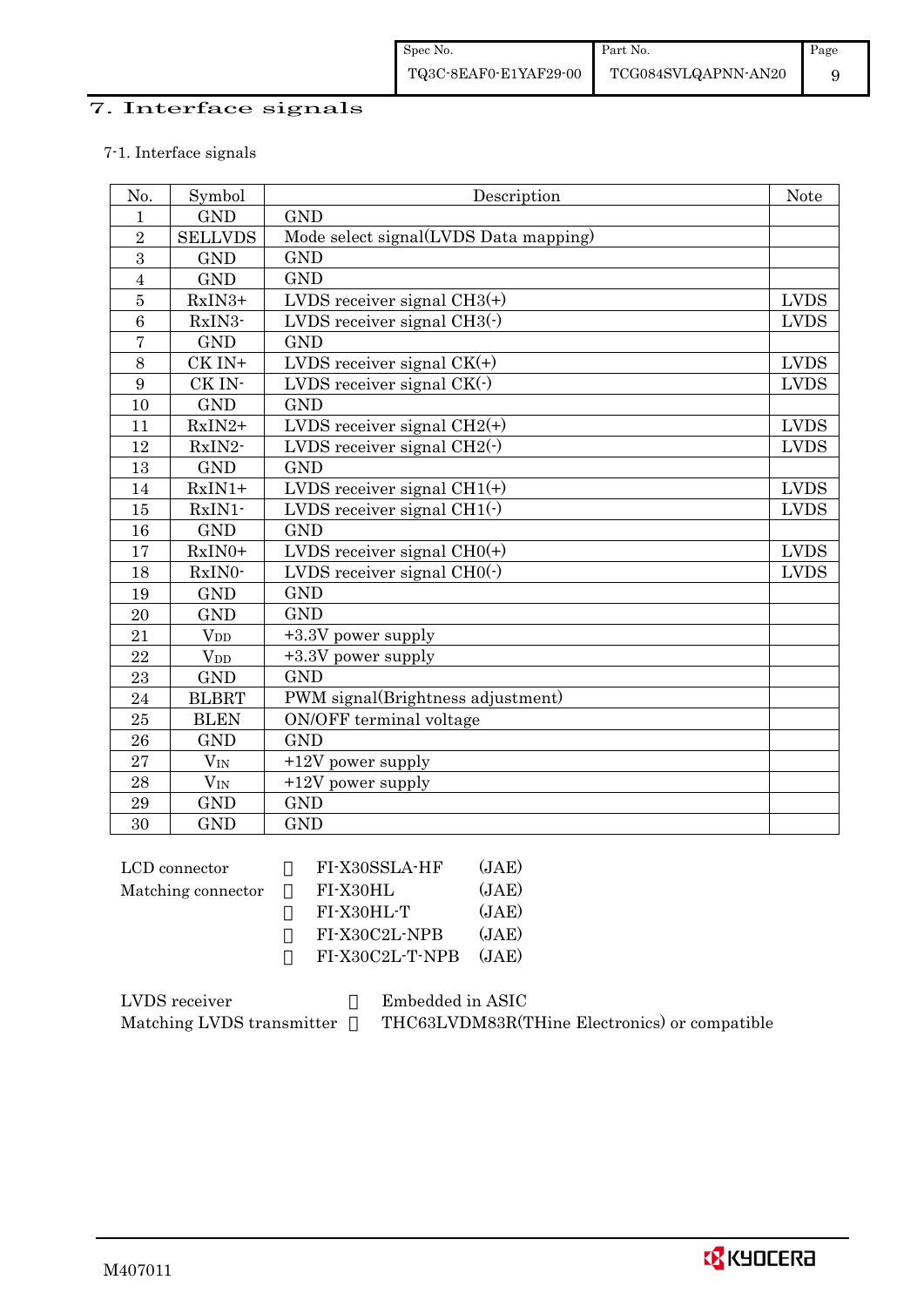| Spec No.              | Part No.            | Page |
|-----------------------|---------------------|------|
| TQ3C-8EAF0-E1YAF29-00 | TCG084SVLQAPNN-AN20 |      |

7-2. Data mapping(6bit RGB input)

| 1) Location of SELLVDS (THC63LVDM83R(THine Electronics) or compatible) |  |
|------------------------------------------------------------------------|--|
|------------------------------------------------------------------------|--|

| Transmitter      |                 | 2Pin SELLVDS       |                |
|------------------|-----------------|--------------------|----------------|
| Pin No.          | Data            | $= L(GND)$ or OPEN | $= H(3.3V)$    |
| 51               | TA <sub>0</sub> |                    | RO(LSB)        |
| 52               | TA1             |                    | R1             |
| 54               | TA <sub>2</sub> |                    | $\mathbf{R}2$  |
| 55               | TA <sub>3</sub> |                    | R3             |
| 56               | TA4             |                    | R4             |
| $\boldsymbol{3}$ | TA5             |                    | R5(MSB)        |
| $\overline{4}$   | TA6             |                    | GO(LSB)        |
| $\,6$            | TB <sub>0</sub> |                    | G <sub>1</sub> |
| $\overline{7}$   | TB1             |                    | G <sub>2</sub> |
| 11               | TB <sub>2</sub> |                    | G <sub>3</sub> |
| 12               | TB <sub>3</sub> |                    | G <sub>4</sub> |
| 14               | TB4             |                    | G5(MSB)        |
| 15               | TB5             |                    | B0(LSB)        |
| 19               | TB6             |                    | B1             |
| 20               | TC0             |                    | B <sub>2</sub> |
| 22               | TC1             |                    | B <sub>3</sub> |
| 23               | TC <sub>2</sub> |                    | B <sub>4</sub> |
| 24               | TC <sub>3</sub> |                    | B5(MSB)        |
| 27               | TC4             |                    | (HS)           |
| 28               | TC5             |                    | (VS)           |
| 30               | TC <sub>6</sub> |                    | DE             |
| 50               | TD <sub>0</sub> |                    | <b>GND</b>     |
| $\overline{2}$   | TD1             |                    | <b>GND</b>     |
| 8                | TD <sub>2</sub> |                    | <b>GND</b>     |
| 10               | TD <sub>3</sub> |                    | <b>GND</b>     |
| 16               | TD4             |                    | <b>GND</b>     |
| 18               | TD5             |                    | <b>GND</b>     |
| 25               | TD <sub>6</sub> |                    | <b>GND</b>     |

SELLVDS=H(3.3V)



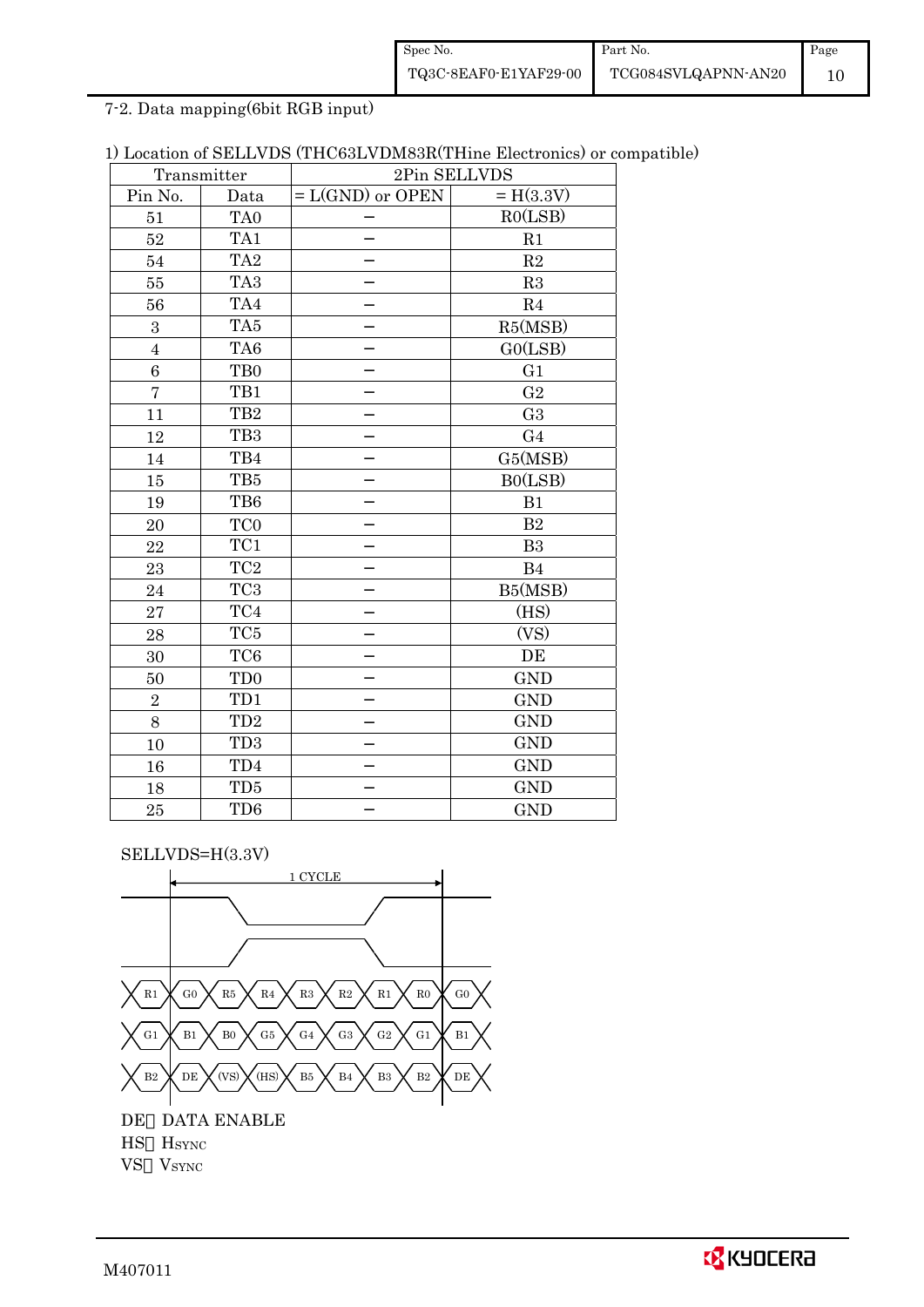## 2) Block Diagram

### SELLVDS=H(3.3V)



When using "6-bit Transmitter", please connect the unused channel of the control IC receiver as described in the diagram below.



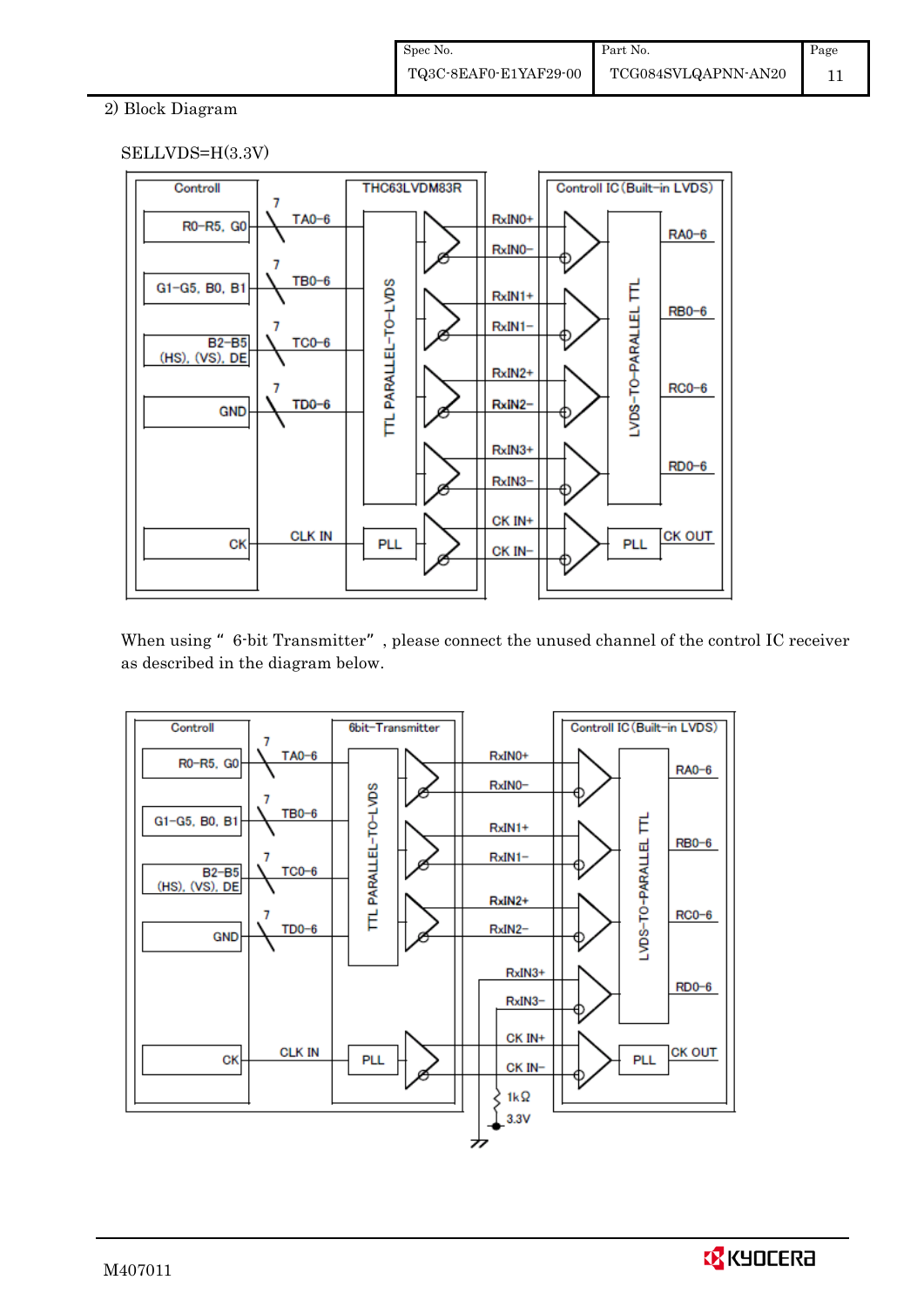| Spec No.              | Part No.            | Page |
|-----------------------|---------------------|------|
| TQ3C-8EAF0-E1YAF29-00 | TCG084SVLQAPNN-AN20 |      |

7-3. Data mapping(8bit RGB input)

|  |  |  |  |  |  | 1) Location of SELLVDS (THC63LVDM83R(THine Electronics) or compatible) |
|--|--|--|--|--|--|------------------------------------------------------------------------|
|--|--|--|--|--|--|------------------------------------------------------------------------|

|                         | Transmitter     | 2Pin SELLVDS       |                |  |
|-------------------------|-----------------|--------------------|----------------|--|
| Pin No.                 | Data            | $= L(GND)$ or OPEN | $= H(3.3V)$    |  |
| 51                      | TA <sub>0</sub> | RO(LSB)            | R2             |  |
| 52                      | TA1             | R1                 | R3             |  |
| 54                      | TA <sub>2</sub> | $\mathbf{R}2$      | R <sub>4</sub> |  |
| $55\,$                  | TA <sub>3</sub> | R3                 | R5             |  |
| 56                      | TA4             | R <sub>4</sub>     | R6             |  |
| $\boldsymbol{3}$        | TA <sub>5</sub> | R5                 | R7(MSB)        |  |
| $\overline{\mathbf{4}}$ | TA6             | GO(LSB)            | G <sub>2</sub> |  |
| $\boldsymbol{6}$        | TB0             | G <sub>1</sub>     | G <sub>3</sub> |  |
| $\overline{7}$          | TB1             | G <sub>2</sub>     | G <sub>4</sub> |  |
| 11                      | TB <sub>2</sub> | G <sub>3</sub>     | G5             |  |
| 12                      | TB <sub>3</sub> | G <sub>4</sub>     | G <sub>6</sub> |  |
| 14                      | TB4             | G5                 | G7(MSB)        |  |
| 15                      | TB5             | B0(LSB)            | B <sub>2</sub> |  |
| 19                      | TB6             | B1                 | B <sub>3</sub> |  |
| 20                      | TC <sub>0</sub> | B <sub>2</sub>     | B <sub>4</sub> |  |
| 22                      | TC1             | B <sub>3</sub>     | B5             |  |
| 23                      | TC <sub>2</sub> | B <sub>4</sub>     | B <sub>6</sub> |  |
| 24                      | TC <sub>3</sub> | B5                 | B7(MSB)        |  |
| 27                      | TC4             | (HS)               | (HS)           |  |
| 28                      | $\rm TC5$       | (VS)               | (VS)           |  |
| 30                      | TC <sub>6</sub> | DE                 | DE             |  |
| 50                      | TD <sub>0</sub> | R6                 | RO(LSB)        |  |
| $\overline{2}$          | TD1             | R7(MSB)            | R1             |  |
| 8                       | $\rm TD2$       | G <sub>6</sub>     | GO(LSB)        |  |
| 10                      | TD <sub>3</sub> | G7(MSB)            | G <sub>1</sub> |  |
| 16                      | TD4             | <b>B6</b>          | B0(LSB)        |  |
| 18                      | TD5             | B7(MSB)            | B1             |  |
| 25                      | TD <sub>6</sub> | (NA)               | (NA)           |  |

SELLVDS=L(GND) or OPEN

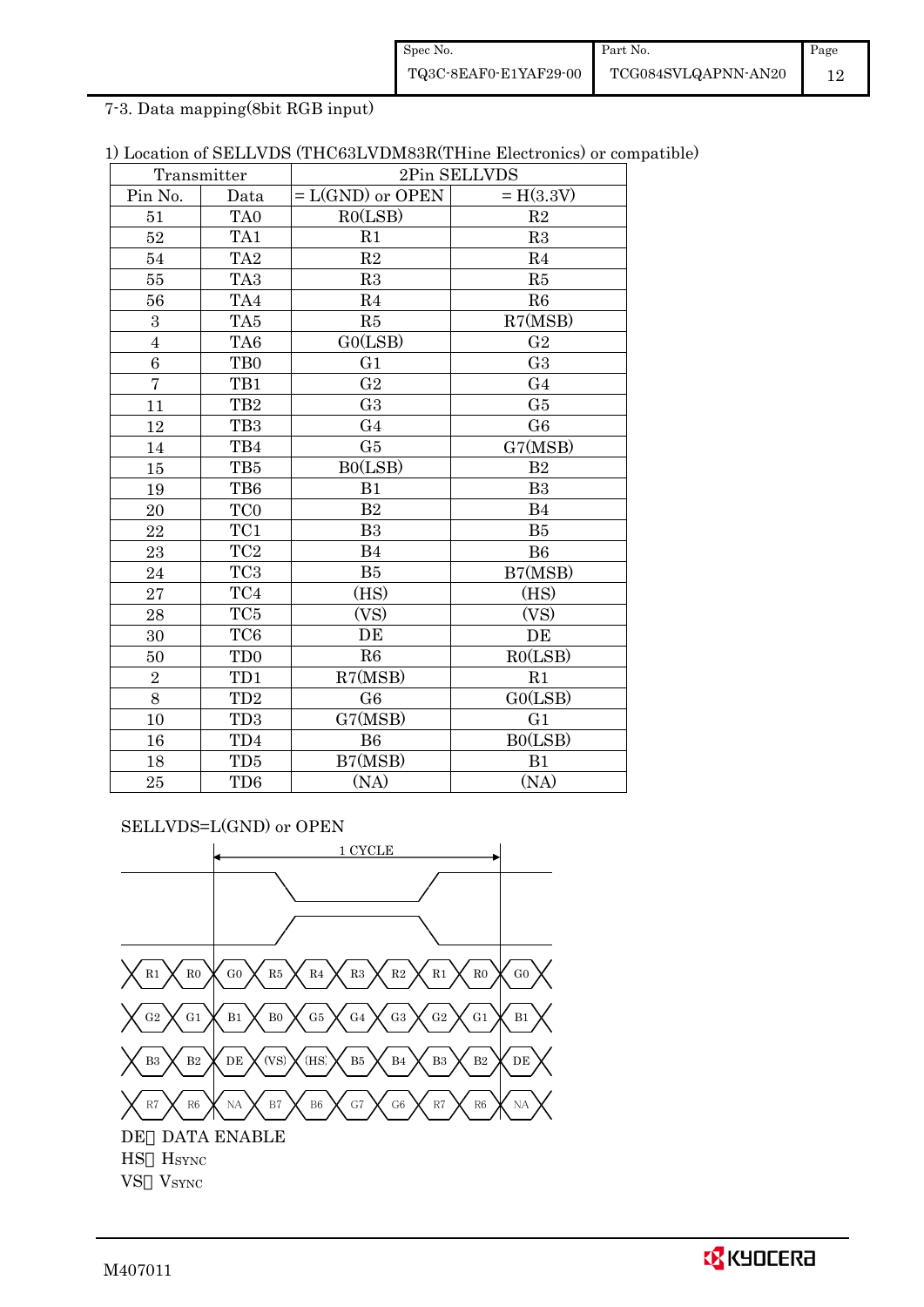

## 2) Block Diagram

## SELLVDS=L(GND) or OPEN

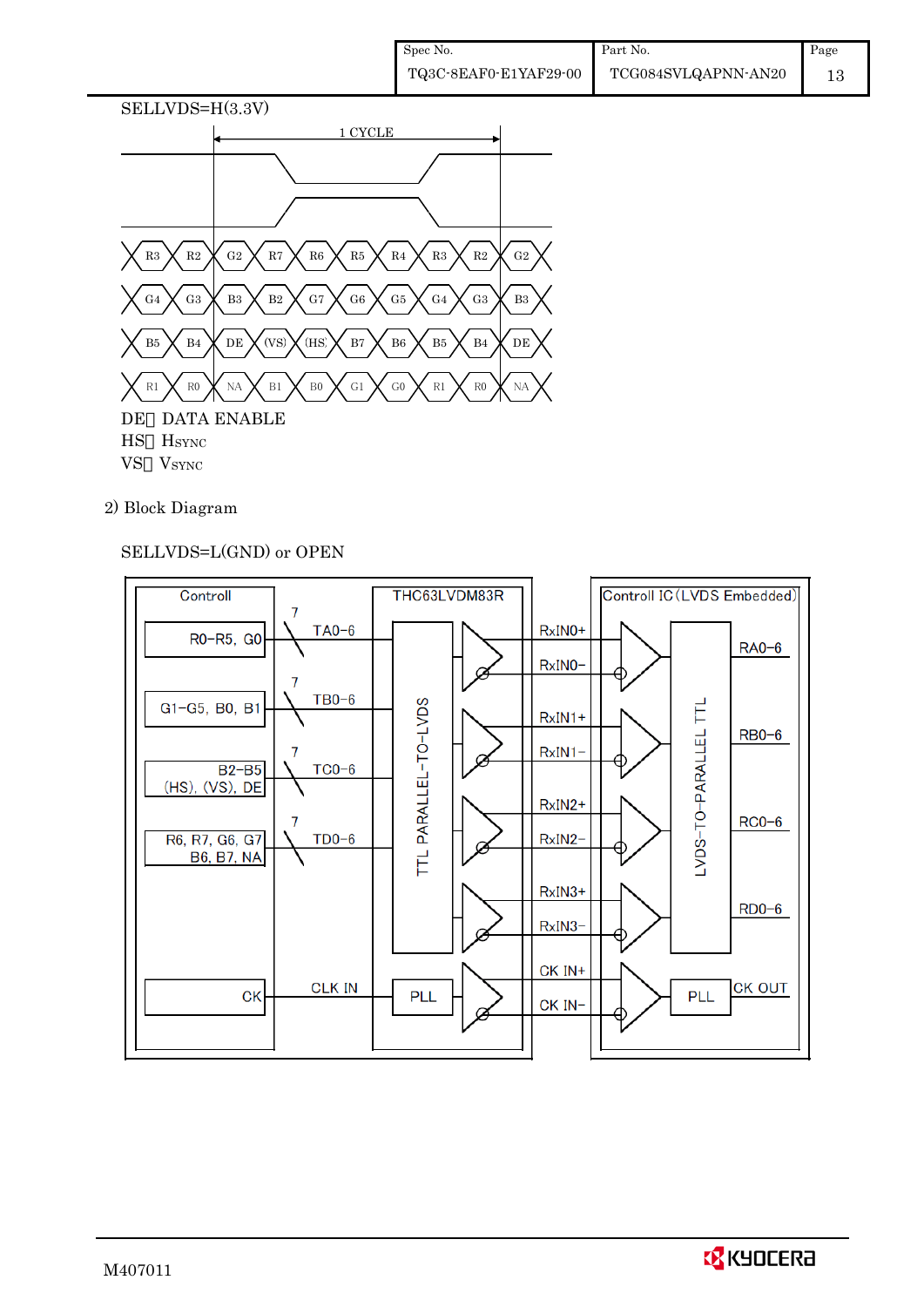#### SELLVDS=H(3.3V)

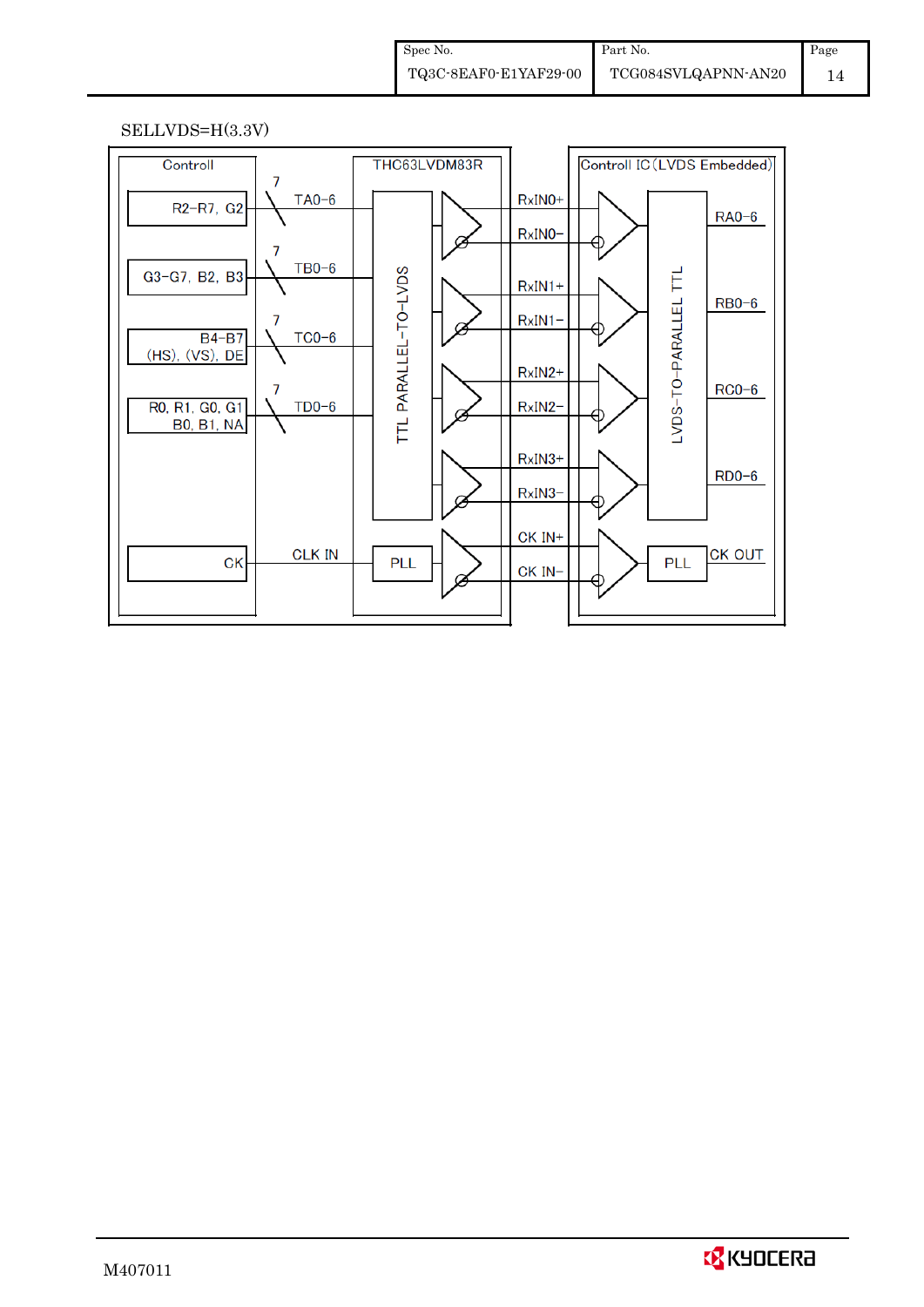## 8. Input timing characteristics  $\overline{\phantom{a}}$

8-1. Timing characteristics

|                       | Item                      | Symbol | Min. | Typ. | Max. | Unit        | Note |
|-----------------------|---------------------------|--------|------|------|------|-------------|------|
| Clock (CK)            | Frequency                 | 1/Tc   | 30   | 40   | 48   | MHz         |      |
|                       | Horizontal Period         |        | 860  | 1056 | 1395 | Tc          |      |
|                       |                           | Th     | 24.0 | 26.4 |      | $\mu s$     | 1)   |
| Enable signal<br>(DE) | Horizontal display period | Thd    |      | 800  |      | Tc          |      |
|                       | Vertical Period           | Tv     | 610  | 628  | 1024 | Th          |      |
|                       | Vertical display period   | Tvd    |      | 600  |      | Th          |      |
| Refresh rate          |                           | fy     | 50   | 60   | 70   | $_{\rm Hz}$ | 2)   |

1) Please set a clock frequency, a vertical dormant period, and the horizontal dormant period so that the Horizontal Period should not reach less than Min. value.

2) If the refresh rate reach less than Min. value, the deterioration of the display quality, flicker etc.,

may occur.(fv=1/Tv)



8-2. Input Data Signals and Display position on the screen



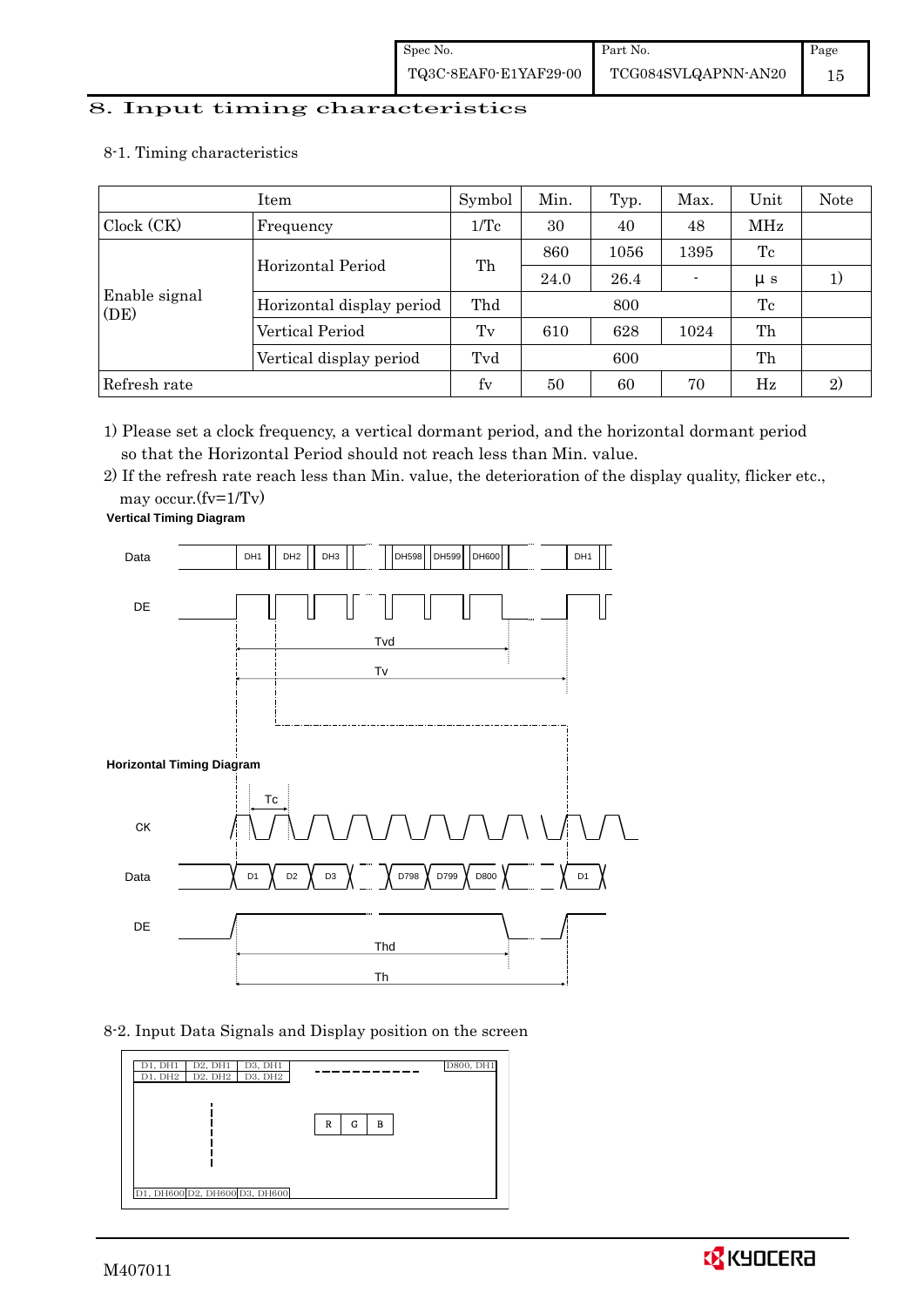## 9. Lot number identification

The lot number shall be indicated on the back of the backlight case of each LCD.

TCG084SVLQAPNN-AN20 - □□ - □□ - □ MADE IN □□□□□ ↓ ↓ ↓ ↓ ↓  $12 \quad 3 \quad 4$  5

- No1. No5. above indicate
	- 1. Year code
		- 2. Month code
		- 3. Date
		- 4. Version Number
		- 5. Country of origin (Japan or China)

| Year | 2012 | 2013 | 2014 | 2015 | 2016 | 2017 |
|------|------|------|------|------|------|------|
| Code |      | ບ    |      |      |      |      |

| Month | Jan. | Feb. | Mar. | Apr. | May | Jun. |
|-------|------|------|------|------|-----|------|
| Code  |      |      |      |      |     |      |

| Month      | Jul. | Aug. | Sep. | Oct. | Nov. | Dec. |
|------------|------|------|------|------|------|------|
| $\rm Code$ |      |      |      | ∡⊾   |      |      |

#### 10. Warranty

#### 10-1. Incoming inspection

Please inspect the LCD within one month after your receipt.

#### 10-2. Production warranty

 Kyocera warrants its LCD's for a period of 12 months from the ship date. Kyocera shall, by mutual agreement, replace or re-work defective LCD's that are shown to be Kyocera's responsibility.

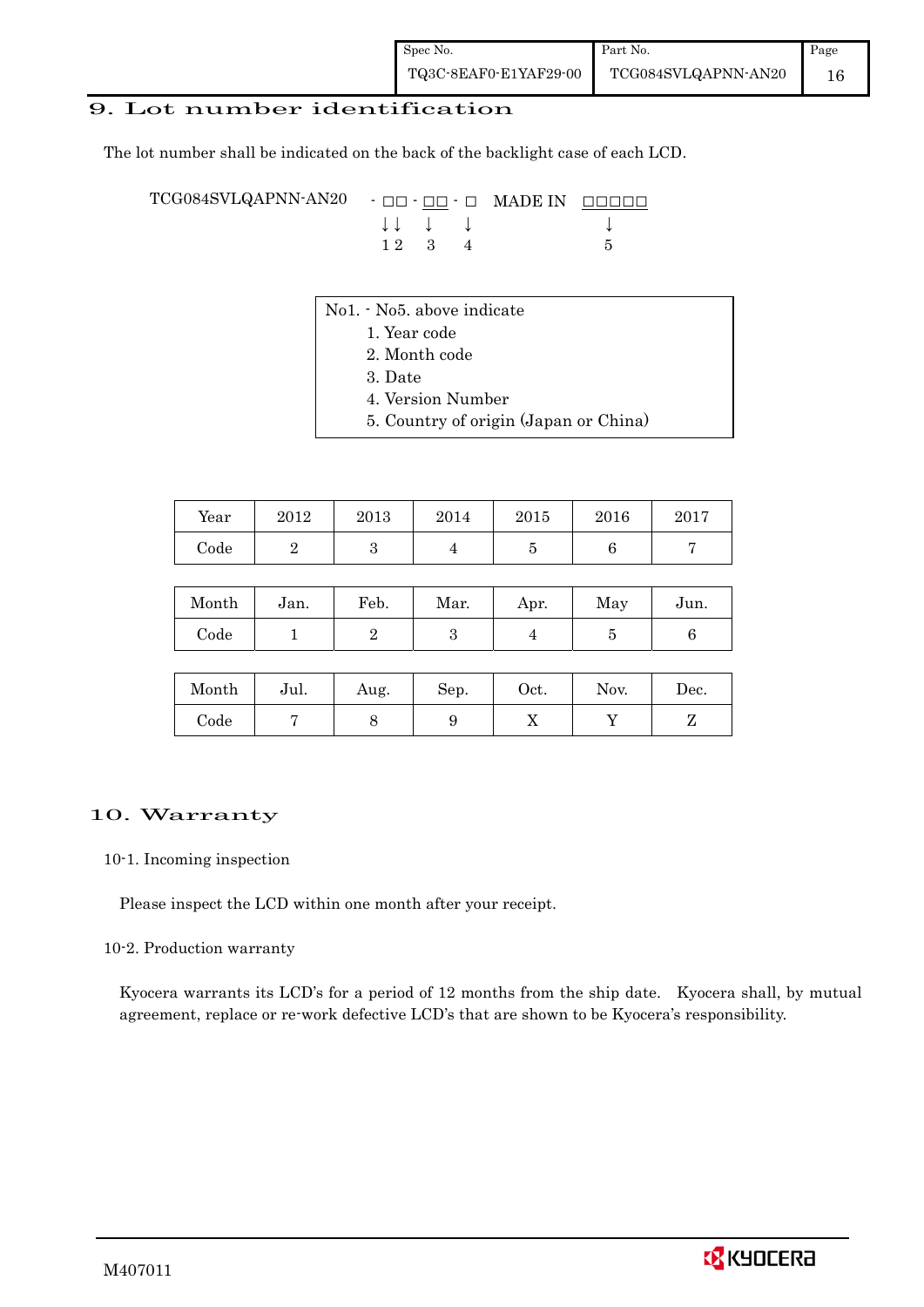### 11. Precautions for use

- 11-1. Installation of the LCD
- 1) Please ground either of the mounting (screw) holes located at each corner of an LCD, in order to stabilize brightness and display quality.
- 2) A transparent protection plate shall be added to protect the LCD and its polarizer.
- 3) The LCD shall be installed so that there is no pressure on the LSI chips.
- 4) Since this product is wide viewing product, occurrence level of in-plane unevenness by the external stress is different compared to current normal viewing product. So there is a possibility that in-plane unevenness will be occurred by over twist, strain giving by attaching to LCD, and over pressure to touch panel. Please be careful of stress when designing the housing.
- 5) A transparent protection sheet is attached to the polarizer. Please remove the protection film slowly before use, paying attention to static electricity.

### 11-2. Static electricity

- 1) Since CMOS ICs are mounted directly onto the LCD glass, protection from static electricity is required.
- 2) Workers should use body grounding. Operator should wear ground straps.

### 11-3. LCD operation

1) The LCD shall be operated within the limits specified. Operation at values outside of these limits may shorten life, and/or harm display images.

### 11-4. Storage

- 1) The LCD shall be stored within the temperature and humidity limits specified. Store in a dark area, and protect the LCD from direct sunlight or fluorescent light.
- 2) Always store the LCD so that it is free from external pressure onto it.

11-5. Usage

- 1) DO NOT store in a high humidity environment for extended periods. Polarizer degradation bubbles, and/or peeling off of the polarizer may result.
- 2) The front polarizer is easily scratched or damaged. Prevent touching it with any hard material, and from being pushed or rubbed.
- 3) The LCD screen may be cleaned by wiping the screen surface with a soft cloth or cotton pad using a little Ethanol.
- 4) Water may cause damage or discoloration of the polarizer. Clean condensation or moisture from any source immediately.
- 5) Always keep the LCD free from condensation during testing. Condensation may permanently spot or stain the polarizer.
- 6) Do not disassemble LCD because it will result in damage.
- 7) This Kyocera LCD has been specifically designed for use in general electronic devices, but not for use in a special environment such as usage in an active gas. Hence, when the LCD is supposed to be used in a special environment, evaluate the LCD thoroughly beforehand and do not expose the LCD to chemicals such as an active gas.
- 8) Please do not use solid-base image pattern for long hours because a temporary afterimage may appear. We recommend using screen saver etc. in cases where a solid-base image pattern must be used.
- 9) Liquid crystal may leak when the LCD is broken. Be careful not to let the fluid go into your eyes and mouth. In the case the fluid touches your body; rinse it off right away with water and soap.

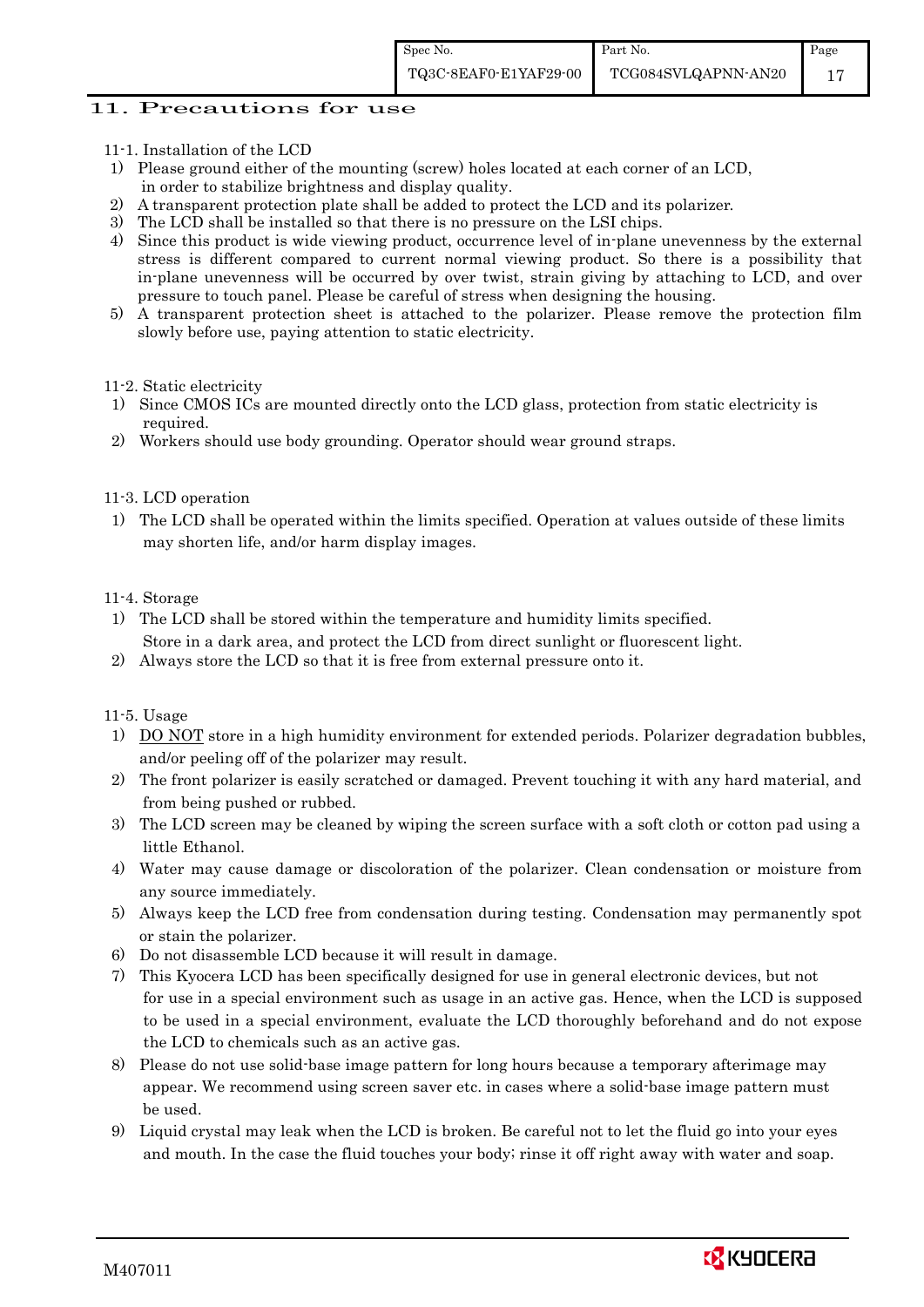## 12. Reliability test data

| Test item                            | Test condition                                                                                        | Test time | Judgement                                                  |                                                                            |  |
|--------------------------------------|-------------------------------------------------------------------------------------------------------|-----------|------------------------------------------------------------|----------------------------------------------------------------------------|--|
| High temp.<br>atmosphere             | $80^{\circ}$ C                                                                                        | 240h      | Display function<br>Display quality<br>Current consumption | $\therefore$ No defect<br>$\therefore$ No defect<br>$\therefore$ No defect |  |
| Low temp.<br>atmosphere              | $-30$ °C                                                                                              | 240h      | Display function<br>Display quality<br>Current consumption | $\therefore$ No defect<br>: No defect<br>$\therefore$ No defect            |  |
| High temp.<br>humidity<br>atmosphere | $40^{\circ}$ C 90% RH                                                                                 | 240h      | Display function<br>Display quality<br>Current consumption | : No defect<br>$\therefore$ No defect<br>$\therefore$ No defect            |  |
| Temp. cycle                          | $-30^{\circ}$ C<br>0.5 <sub>h</sub><br>0.5 <sub>h</sub><br>R.T.<br>$80^{\circ}$ C<br>0.5 <sub>h</sub> | 10cycles  | Display function<br>Display quality<br>Current consumption | $\therefore$ No defect<br>$\therefore$ No defect<br>$\therefore$ No defect |  |
| High temp.<br>operation              | $70^{\circ}$ C                                                                                        | 500h      | Display function<br>Display quality<br>Current consumption | : No defect<br>$\therefore$ No defect<br>$\therefore$ No defect            |  |

1) Each test item uses a test LCD only once. The tested LCD is not used in any other tests.

2) The LCD is tested in circumstances in which there is no condensation.

3) The reliability test is not an out-going inspection.

4) The result of the reliability test is for your reference purpose only. The reliability test is conducted only to examine the LCD's capability.

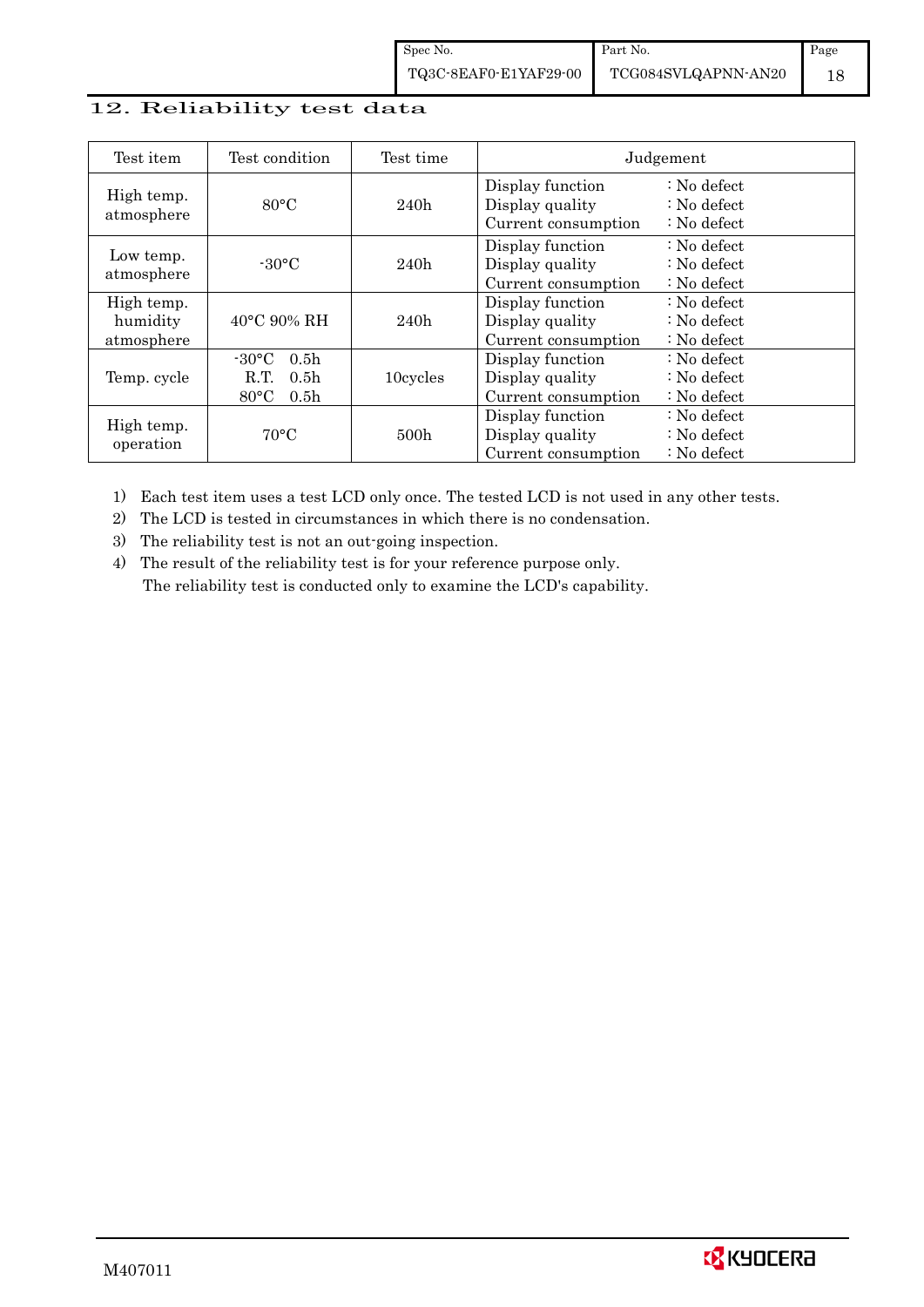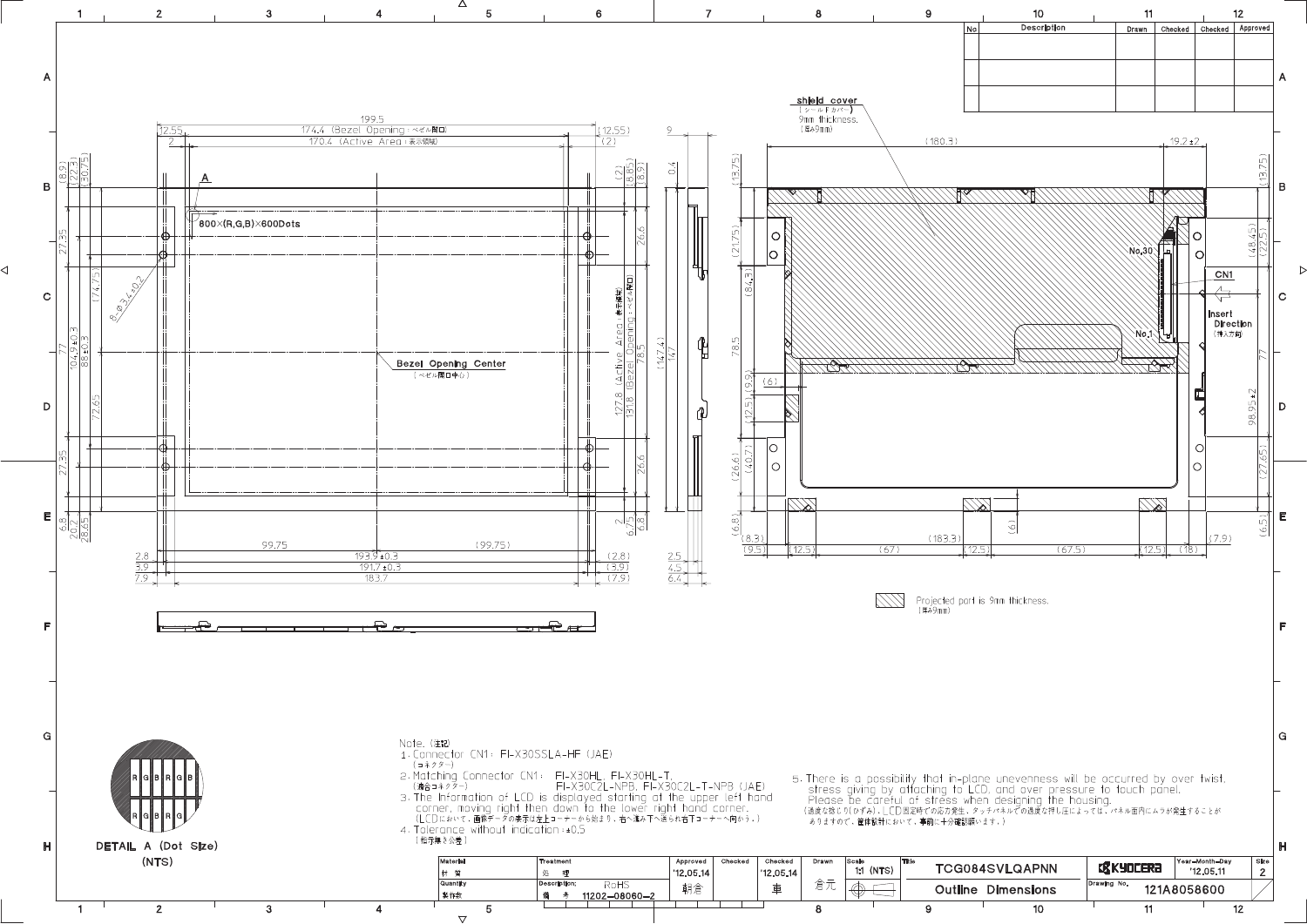| Spec No. | TQ3C-8EAF0-E2YAF29-00 |
|----------|-----------------------|
| Date     | May 24, 2012          |

## KYOCERA INSPECTION STANDARD

## TYPE : TCG084SVLQAPNN-AN20

## KYOCERA CORPORATION LCD DIVISION

| Original     |          | Designed by: Engineering dept. | Confirmed by $:QA$ dept. |           |          |
|--------------|----------|--------------------------------|--------------------------|-----------|----------|
| Issue Date   | Prepared | Checked                        | Approved                 | Checked   | Approved |
| May 24, 2012 | Na kao   |                                | IC. Mori M. FijiTani     | Shickward |          |

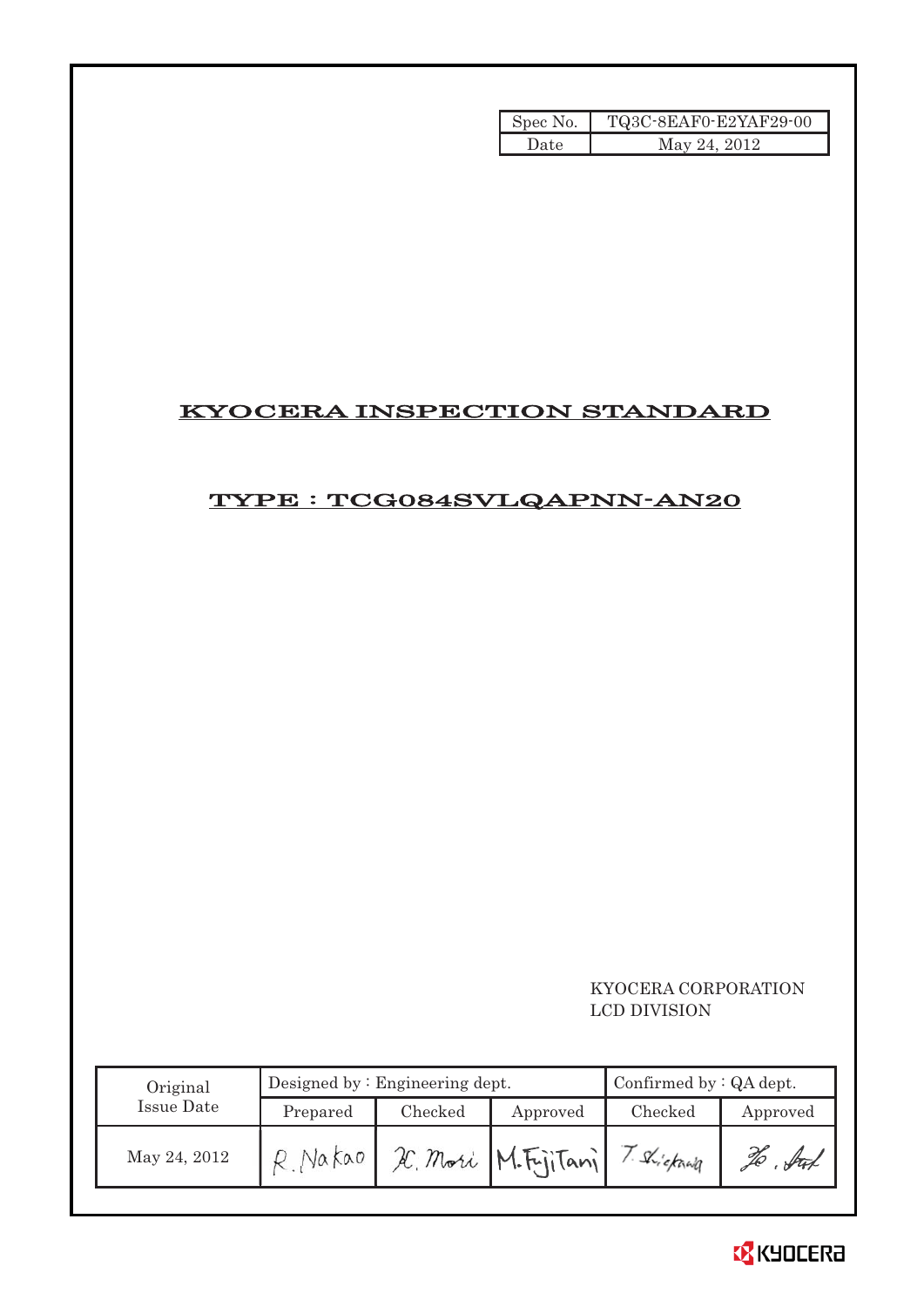| Spec No.              | Part No.            |
|-----------------------|---------------------|
| TQ3C-8EAF0-E2YAF29-00 | TCG084SVLQAPNN-AN20 |

|         | Revision record |      |                                  |                                 |                                      |                                |          |  |  |
|---------|-----------------|------|----------------------------------|---------------------------------|--------------------------------------|--------------------------------|----------|--|--|
|         |                 |      |                                  | Designed by : Engineering dept. |                                      | Confirmed by $\colon$ QA dept. |          |  |  |
|         | $\rm{Date}$     |      | $\ensuremath{\mathrm{Prepared}}$ | $\rm Checked$                   | Approved                             | ${\it Checked}$                | Approved |  |  |
|         |                 |      |                                  |                                 |                                      |                                |          |  |  |
|         |                 |      |                                  |                                 |                                      |                                |          |  |  |
| Rev.No. | Date            | Page |                                  |                                 | $\label{eq:2} \textbf{Descriptions}$ |                                |          |  |  |
|         |                 |      |                                  |                                 |                                      |                                |          |  |  |
|         |                 |      |                                  |                                 |                                      |                                |          |  |  |
|         |                 |      |                                  |                                 |                                      |                                |          |  |  |
|         |                 |      |                                  |                                 |                                      |                                |          |  |  |
|         |                 |      |                                  |                                 |                                      |                                |          |  |  |
|         |                 |      |                                  |                                 |                                      |                                |          |  |  |
|         |                 |      |                                  |                                 |                                      |                                |          |  |  |
|         |                 |      |                                  |                                 |                                      |                                |          |  |  |
|         |                 |      |                                  |                                 |                                      |                                |          |  |  |
|         |                 |      |                                  |                                 |                                      |                                |          |  |  |
|         |                 |      |                                  |                                 |                                      |                                |          |  |  |
|         |                 |      |                                  |                                 |                                      |                                |          |  |  |
|         |                 |      |                                  |                                 |                                      |                                |          |  |  |
|         |                 |      |                                  |                                 |                                      |                                |          |  |  |
|         |                 |      |                                  |                                 |                                      |                                |          |  |  |
|         |                 |      |                                  |                                 |                                      |                                |          |  |  |
|         |                 |      |                                  |                                 |                                      |                                |          |  |  |
|         |                 |      |                                  |                                 |                                      |                                |          |  |  |
|         |                 |      |                                  |                                 |                                      |                                |          |  |  |
|         |                 |      |                                  |                                 |                                      |                                |          |  |  |
|         |                 |      |                                  |                                 |                                      |                                |          |  |  |
|         |                 |      |                                  |                                 |                                      |                                |          |  |  |
|         |                 |      |                                  |                                 |                                      |                                |          |  |  |
|         |                 |      |                                  |                                 |                                      |                                |          |  |  |
|         |                 |      |                                  |                                 |                                      |                                |          |  |  |
|         |                 |      |                                  |                                 |                                      |                                |          |  |  |
|         |                 |      |                                  |                                 |                                      |                                |          |  |  |
|         |                 |      |                                  |                                 |                                      |                                |          |  |  |
|         |                 |      |                                  |                                 |                                      |                                |          |  |  |
|         |                 |      |                                  |                                 |                                      |                                |          |  |  |
|         |                 |      |                                  |                                 |                                      |                                |          |  |  |
|         |                 |      |                                  |                                 |                                      |                                |          |  |  |
|         |                 |      |                                  |                                 |                                      |                                |          |  |  |
|         |                 |      |                                  |                                 |                                      |                                |          |  |  |
|         |                 |      |                                  |                                 |                                      |                                |          |  |  |
|         |                 |      |                                  |                                 |                                      |                                |          |  |  |
|         |                 |      |                                  |                                 |                                      |                                |          |  |  |
|         |                 |      |                                  |                                 |                                      |                                |          |  |  |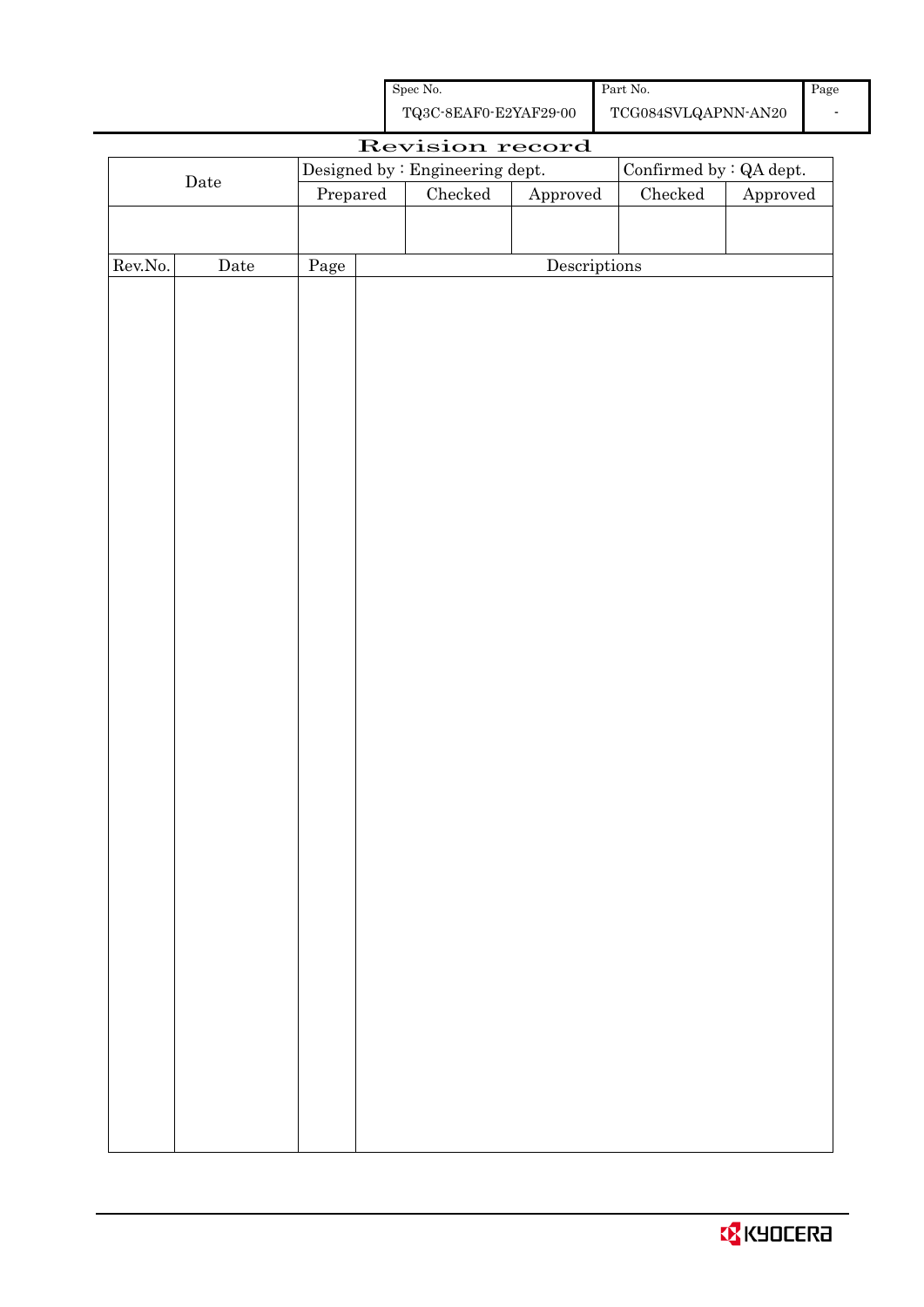## Page 1

## Visuals specification

| 1) Note |  |
|---------|--|
|---------|--|

|                 |                             | Note                                                                                   |                                                                       |  |  |  |  |  |  |
|-----------------|-----------------------------|----------------------------------------------------------------------------------------|-----------------------------------------------------------------------|--|--|--|--|--|--|
| General         | 1.                          | Customer identified anomalies not defined within this inspection standard shall be     |                                                                       |  |  |  |  |  |  |
|                 |                             | reviewed by Kyocera, and an additional standard shall be determined by mutual          |                                                                       |  |  |  |  |  |  |
|                 |                             | consent.                                                                               |                                                                       |  |  |  |  |  |  |
|                 | 2.                          | This inspection standard about the image quality shall be applied to any defect within |                                                                       |  |  |  |  |  |  |
|                 |                             | the active area and shall not be applicable to outside of the area.                    |                                                                       |  |  |  |  |  |  |
|                 | 3.<br>Inspection conditions |                                                                                        |                                                                       |  |  |  |  |  |  |
|                 |                             | Luminance<br>: 500 Lux min.                                                            |                                                                       |  |  |  |  |  |  |
|                 |                             | Inspection distance<br>$\div$ 300 mm.                                                  |                                                                       |  |  |  |  |  |  |
|                 | Temperature                 |                                                                                        | $: 25 + 5$                                                            |  |  |  |  |  |  |
|                 | Direction                   |                                                                                        | : Directly above                                                      |  |  |  |  |  |  |
| Definition of   | Dot defect                  | Bright dot defect                                                                      | The dot is constantly "on" when power applied to the                  |  |  |  |  |  |  |
| inspection item |                             |                                                                                        | LCD, even when all "Black" data sent to the screen.                   |  |  |  |  |  |  |
|                 |                             |                                                                                        | Inspection tool: 5% Transparency neutral density filter.              |  |  |  |  |  |  |
|                 |                             |                                                                                        | Count dot: If the dot is visible through the filter.                  |  |  |  |  |  |  |
|                 |                             |                                                                                        | Don't count dot: If the dot is not visible through the                |  |  |  |  |  |  |
|                 |                             |                                                                                        | filter.                                                               |  |  |  |  |  |  |
|                 |                             |                                                                                        | <b>BRG</b><br>в                                                       |  |  |  |  |  |  |
|                 |                             |                                                                                        | $RGBRGBRGB$                                                           |  |  |  |  |  |  |
|                 |                             |                                                                                        | dot defect<br>RGBRGBR<br>G B                                          |  |  |  |  |  |  |
|                 |                             | Black dot defect                                                                       | The dot is constantly "off" when power applied to the                 |  |  |  |  |  |  |
|                 |                             |                                                                                        | LCD, even when all "White" data sent to the screen.                   |  |  |  |  |  |  |
|                 |                             | Adjacent dot                                                                           | Adjacent dot defect is defined as two or more bright dot              |  |  |  |  |  |  |
|                 |                             |                                                                                        | defects or black dot defects.                                         |  |  |  |  |  |  |
|                 |                             |                                                                                        | RGBRGBRGB<br>RGBRGBRGB<br>dot defect<br>G<br><b>BR</b><br>G<br>G<br>в |  |  |  |  |  |  |
|                 | External                    | Bubble, Scratch,                                                                       | Visible operating (all pixels "Black" or "White") and non             |  |  |  |  |  |  |
|                 | inspection                  | Foreign particle                                                                       | operating.                                                            |  |  |  |  |  |  |
|                 |                             | (Polarizer, Cell,                                                                      |                                                                       |  |  |  |  |  |  |
|                 |                             | Backlight)                                                                             |                                                                       |  |  |  |  |  |  |
|                 |                             | Appearance                                                                             | Does not satisfy the value at the spec.                               |  |  |  |  |  |  |
|                 |                             | inspection                                                                             |                                                                       |  |  |  |  |  |  |
|                 | Definition                  | Definition of circle size                                                              | Definition of linear size                                             |  |  |  |  |  |  |
|                 |                             |                                                                                        |                                                                       |  |  |  |  |  |  |
|                 |                             |                                                                                        | )/2                                                                   |  |  |  |  |  |  |